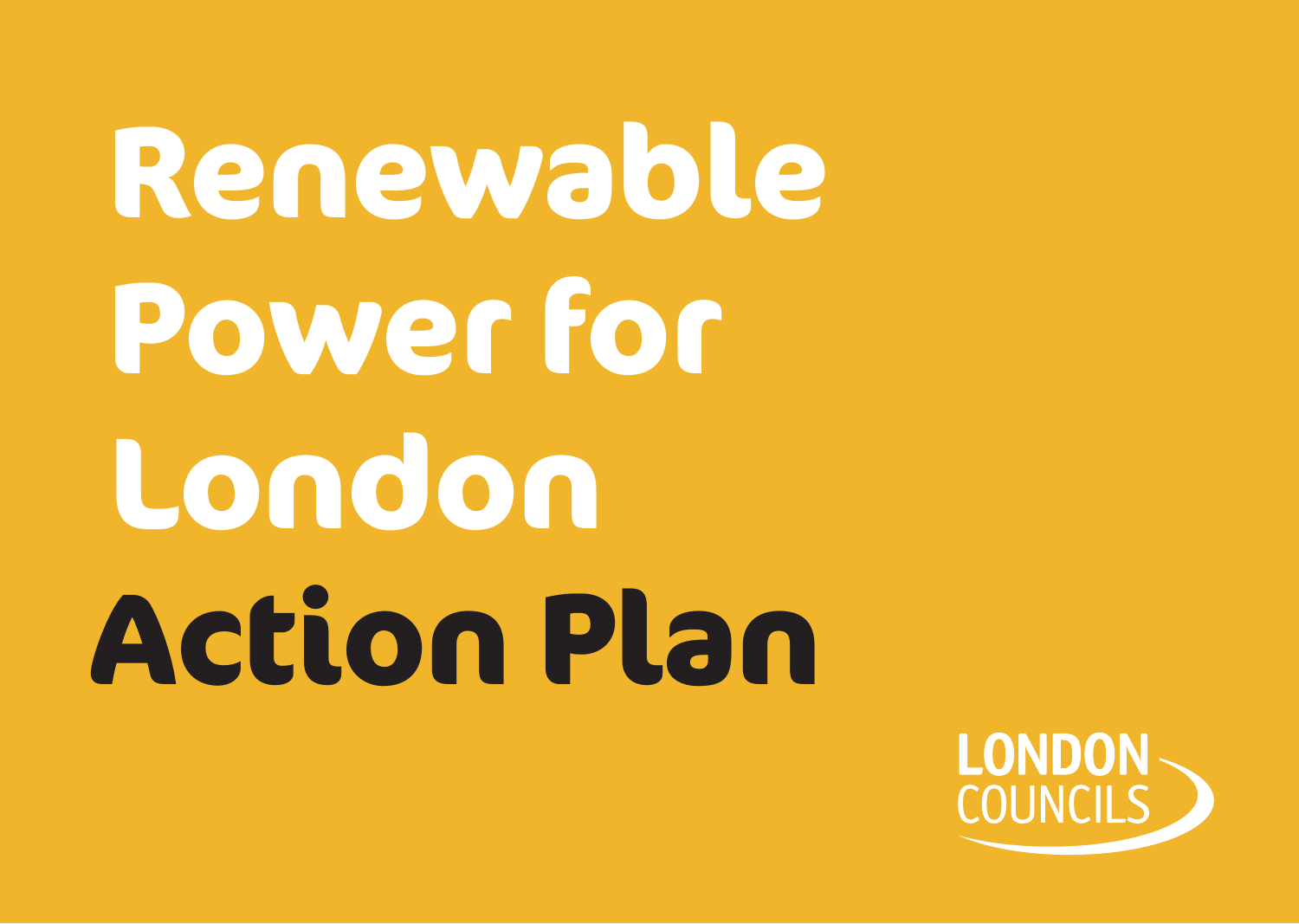

# London boroughs climate change action plan: Renewable Power for London

# 1. Executive Summary

In November 2019, LEDNet<sup>1</sup> and the Transport and Environment Committee (TEC) came together to discuss key climate change issues facing boroughs, and how they could work together to address them. The result was an ambitious **[Joint Statement on Climate Change](https://www.londoncouncils.gov.uk/node/36755)<sup>2</sup> .** The statement made a commitment to "act ambitiously to meet the climate challenge that the science sets out and find political and practical solutions to delivering carbon reductions that also secure the wellbeing of Londoners." It also sets out boroughs approach to governance, citizen engagement and resourcing for climate change, as well as seven major programmes for cross-borough working. In 2020, TEC endorsed a lead borough or boroughs for each of these programmes, Purpose, Ambition, Work streams, Vision and Objectives.

Renewable Power for London is the fourth of the seven programmes, and this initial action plan explains the programmes ambition, vision, objectives, and activities over the next two years and with a longer-term commitment to deliver this programme, in collaboration, up until 2030 and beyond. The purpose of this action plan is to achieve the ambition, to **secure 100% renewable power for the public sector in London**.

#### 1.1 Governance

To develop the action plan, a collaborative governance model was established including the creation of a director or assistant director led borough and public sector partners **Steering Board** alongside a **Working Group** of technical and operational practitioners including professional bodies. The RP4L programme alongside the other six programmes reports into the London Councils' led Climate Oversight Group. See programme governance diagram below:



<sup>1</sup>London Environment Directors' Network (LEDNet) is the membership association for London's Environment Directors. We work together to deliver more effective and efficient environmental services, as a key component of place shaping.

<sup>2</sup> <https://www.londoncouncils.gov.uk/node/36755>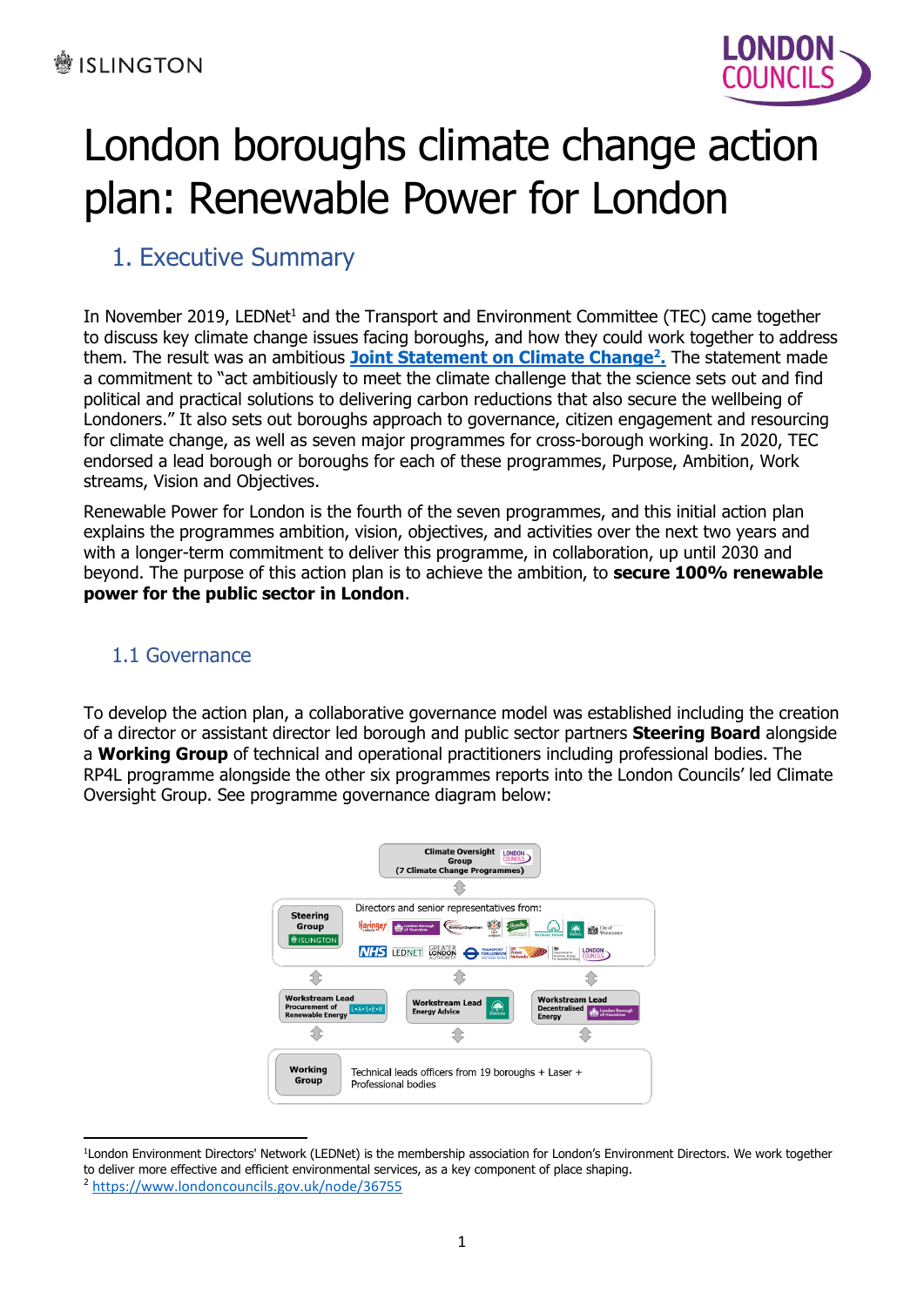

The scope and action plan were developed through:

- A programme workshop held in August 2021,
- RP4L Steering Board meetings
- RP4L Working Groups

The workshop and meetings comprised of representatives from London Boroughs, London Councils, LEDNet, LBEG, ALEO, GLA, UKPN, BEIS, Laser, SE<sup>2</sup> and Turner & Townsend. As the scope of the programme evolved, it became apparent that there were three objectives or work streams that would support the achievement of the ambition. Broadly, these work streams related to professional interests and technical specialists amongst participants in the programme.

#### 1.2 Decentralised energy projects

This work stream incorporates opportunities relating to district heating and power networks. It became apparent that many local authorities had delivered or were planning or considering district heating solutions as part of their environmental, energy or climate change programmes. Many of these are linked with economic development and regeneration programmes using a variety of heat sources. There is an opportunity for the whole capital to learn from the experience, challenges and successes of local authorities as well as consider opportunities for boroughs to explore the feasibility of connecting their networks sub-regionally and collectively consider investment and commercial models to support the ambition. There is also an opportunity to better connect local authorities, the GLA and government departments e.g., BEIS.

Decentralised Energy Vision: Supply renewable power through innovative energy generation and storage projects

Decentralised Energy Objective: To maximise local innovative energy generation and storage projects to meet zero carbon energy demand

#### 1.3 Accessing or buying more affordable renewable energy

This work stream incorporates opportunities for local authorities, public sector bodies and procurement organisations to come together to develop an opportunity for the capital to purchase renewable power through a procurement exercise to secure a Power Purchase Agreement, tentatively defined as electricity supplied from UK-based REGO<sup>3</sup>-eligible generation sources, excluding Biomass. One of the key issues for this work stream is how to navigate the complexities of multiple-organisation procurement whilst maximising the benefits of public sector collaboration.

Accessing Affordable Renewable Energy Vision: Buy 100% renewable power in collaboration

Accessing Affordable Renewable Energy Vision Objective: To procure public sector energy for London Public Sector Bodies that is 100% renewable, through collaboration

<sup>3</sup> Renewable Energy Guarantees of Origin Scheme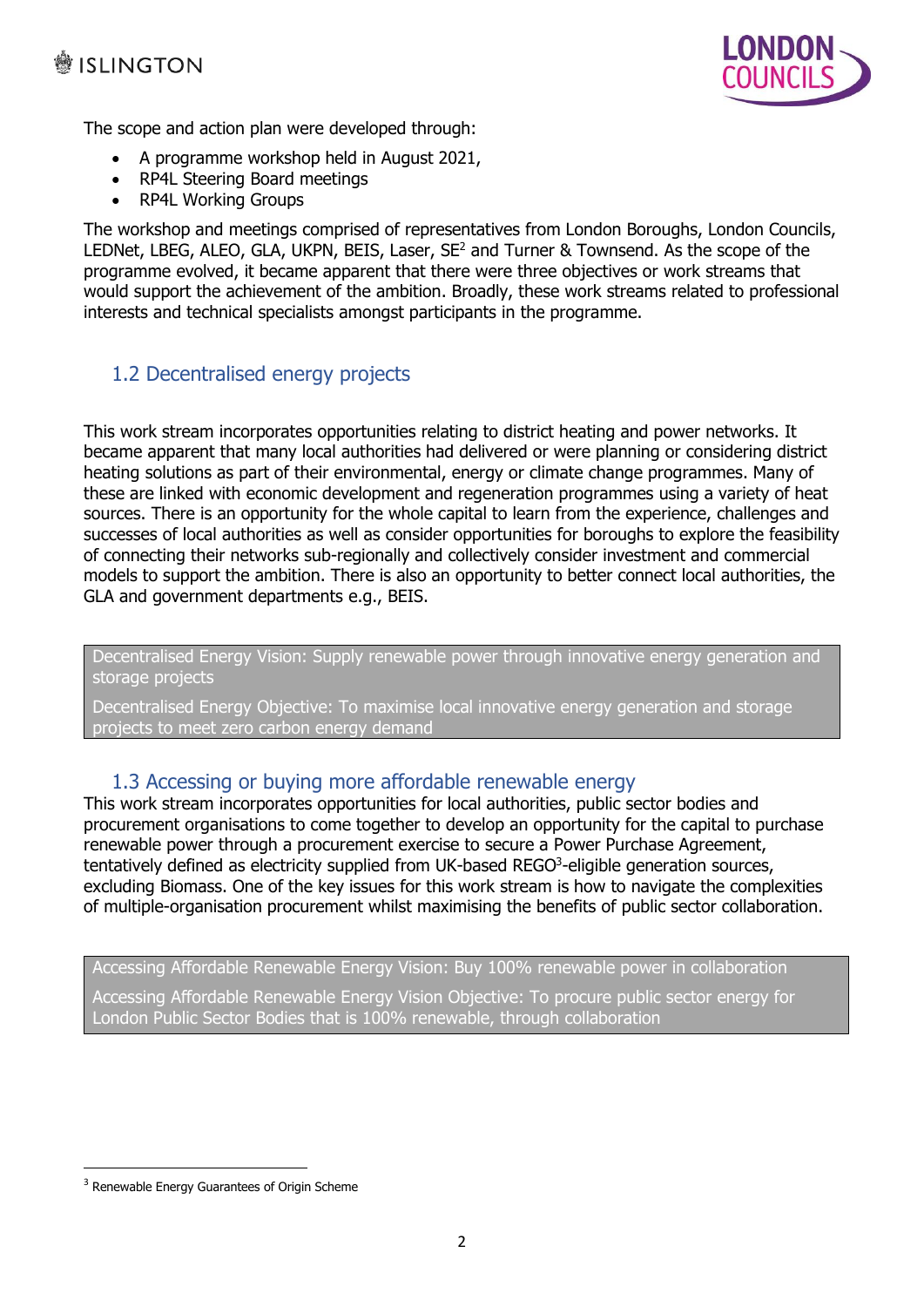

#### 1.4 Energy Advice (provide advice on renewable tariffs and energy efficiency measures to reduce domestic energy consumption with cost and carbon benefits)

This work stream incorporates opportunities for how local authorities, the GLA and others provide energy and advice and support to residents including those experiencing fuel poverty through general advice, home visits and practical energy efficiency measures, securing supplier discounts and additional measures and supporting fuel debt. The work stream also incorporates how local authorities can enable and influence Londoner's consumer behaviour both in terms of consumption, for example by switching suppliers as well as the potential for local authorities to enter the energy supply market e.g., by working with White Label energy providers.<sup>4</sup>

Energy Advice Vision: Support Londoners to source 100% renewable power, reduce consumption and save money. Energy Advice Objective: To support and influence residents to reduce energy consumption, move to renewables and save money.

The steering group have adopted this plan and progress will be reported back to London Councils' Transport and Environment Committee (TEC) on at least a six-monthly basis. This plan is designed to support all boroughs to achieve the headline ambition, whilst recognising that requirements and resourcing will vary from borough to borough.

# 2. London boroughs and National Context

#### 2.1 London boroughs' action on climate change

Since 2019, 28 London boroughs and the Mayor of London have declared a climate emergency, together with 300 District, County, Unitary & Metropolitan Councils and 8 Combined Authorities/City Regions.

Polling in 2021- showed the vast majority of Londoners (82%) are concerned about climate change. Londoners are not alone in feeling these effects, with the climate shifting across the world bringing increased disasters to all, and particularly the world's most vulnerable including those in London.

The Climate Change Committee has recognised that local authorities 'leadership role in partnerships and with the public places them at the heart of the climate conversation and in developing and replicating local solutions,' and that 'Around a third of the UK's emissions are dependent on sectors that are directly shaped or influenced by local authority practice, policy or partnerships.' As a global city, London has a key responsibility not only to bring emissions down to a sustainable level, but also to develop a model of sustainable living that other cities across the world can learn from.

Climate change action is seen as a key means by which London can recover from the social and economic damage caused by the COVID-19 pandemic. The pandemic has shown the resiliency and adaptability of local authorities and has demonstrated the importance of empowering local authorities to implement solutions that are appropriate to the context of their communities. Disadvantaged communities will be disproportionately impacted by these changes, and health and

<sup>&</sup>lt;sup>4</sup> A 'white label' is an organisation that does not hold an energy supply licence, but instead works in partnership with a licensed 'partner supplier' to offer tariffs under the white label brand.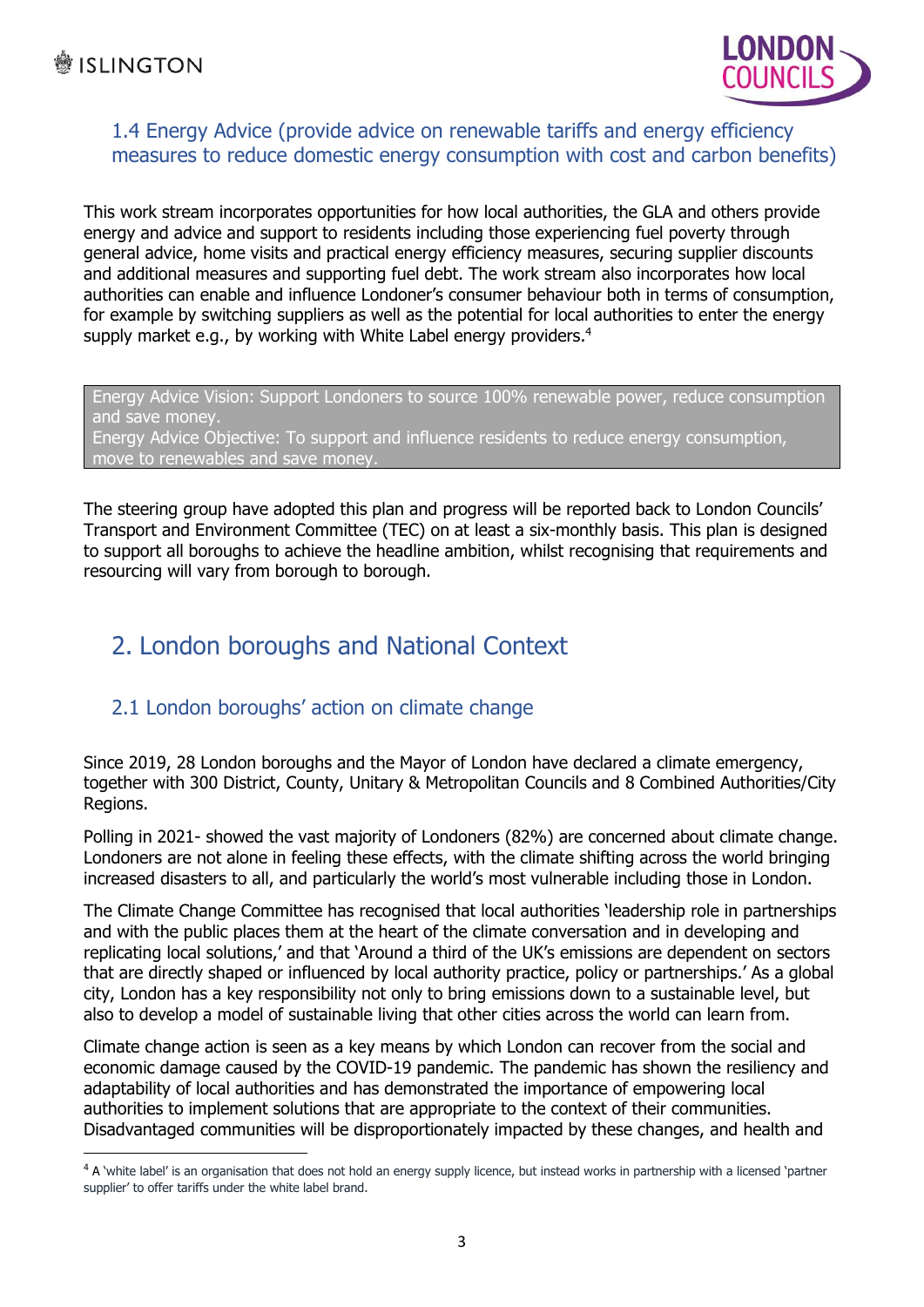

social care will be affected – for example with threats to water supplies through greater risk of drought.

The London Recovery Board, established to oversee London's recovery from the pandemic and cochaired by the Chair of London Councils and the Mayor of London, seeks to incorporate such perspectives in its work. The board oversees the work of the London Recovery Taskforce, which is undertaking nine missions (Green New Deal; Robust Safety Net; High Streets for All; New Deal for Young People; Helping Londoners into Good Work; Mental Health and Wellbeing; Digital Access for All; Healthy Food, Healthy Weight; Building Strong Communities). The action plans of London Councils' climate change programmes will engage with the missions to ensure that work is complementary and does not replicate efforts underway.

#### 2.2 National context

At the national level, the Government legislated for the UK to meet net zero carbon emissions by 2050 in 2019, and in 2020, it committed to a milestone of 68% emissions reductions by 2030. Since then, several funding pots have been released including the Public Sector Decarbonisation Fund, Low Carbon Skills Fund, Home Upgrade Grant, Local Authority Delivery Scheme, and the Social Housing Decarbonisation Fund.

In October 2021, BEIS released the Heat and Buildings Strategy, which sets out how the UK will decarbonise homes, commercial, industrial, and public sector buildings, as part of setting a path to net zero by 2050. As well as other consultations and documents including Future support for local carbon heat; Heat Pump Ready innovation programme; Consultation on the introduction of marketbased mechanism to support investment and innovation in transforming the consumer proposition on heat pumps.

Energy costs in 2021 have been soaring for both the public sector and residents with 2022 looking to be no different. The Ofgem domestic energy price cap will likely increase again in April 2022, by as much as 30% according to some analysts. The need to move to renewable power in a fair and just way has never been more important.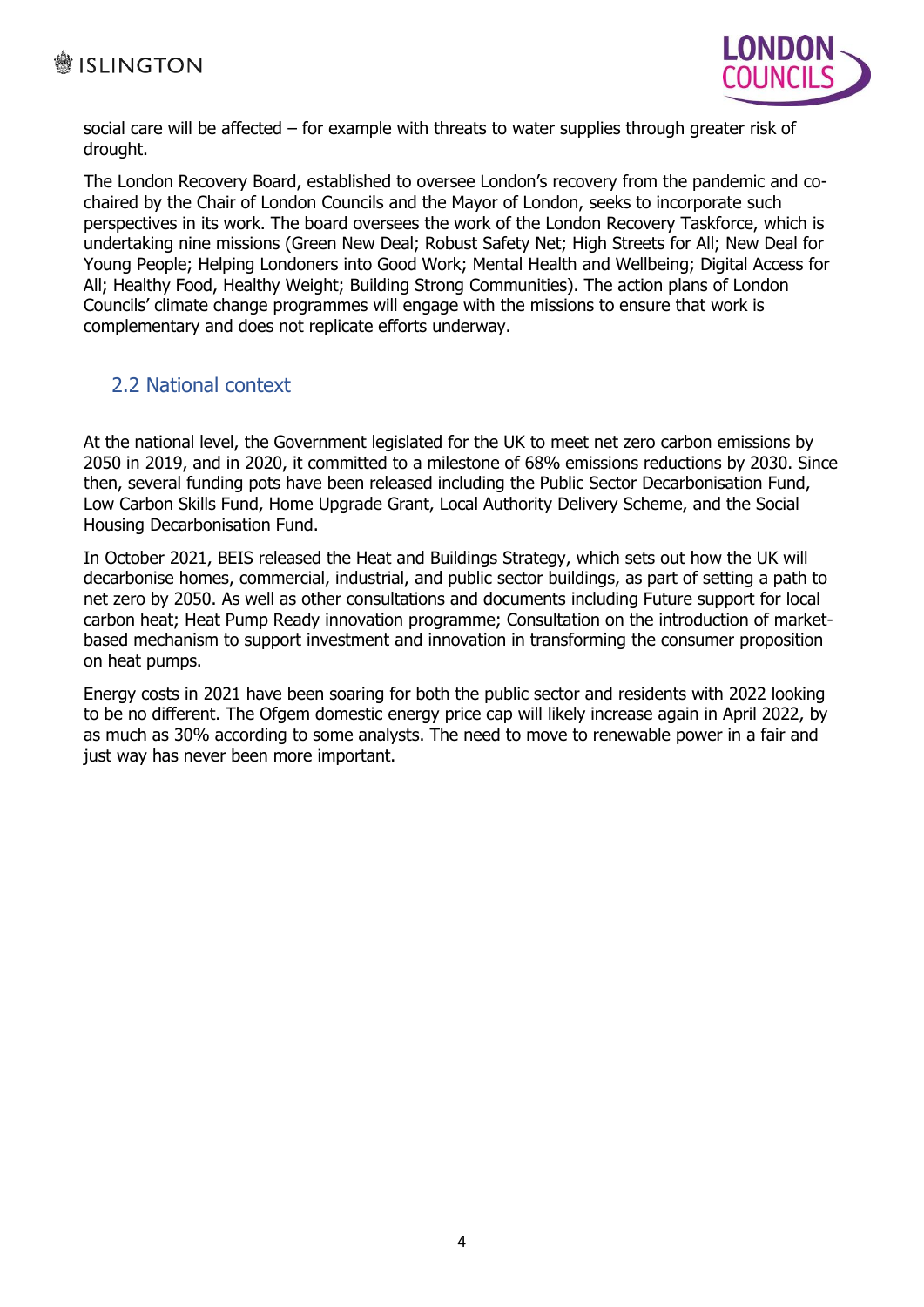

# 3. Action plan development

#### 3.1 October 2020: Islington Council Appointed Lead Borough

LB Islington were appointed as the lead borough for this ambition at the October 2020 TEC meeting. The borough was asked to fulfil this role for at least two years, and to:

- Develop a two-year work plan
- Ensure that appropriate governance structures and resourcing exists to support delivery of the work and action plan
- Oversee the effective delivery of the action plan
- Support advocacy activities that can secure resourcing and a supportive policy framework – at local, regional, and national levels – that supports the aim of the action plan
- Report back to London Councils' TEC on at least a six-monthly basis

#### 3.2 June/ July 2021: Working Group and Steering Board Established

A Working Group and Steering Board governance model was decided on and established in the spring of 2021 (see [section 8.1 and 8.2 in the annex](#page-21-0) for terms of reference- please note this requires updating.)

The Steering Board is made up of Directors/ Associate Directors and its role is to provide advice, endorse and make decisions to enable the delivery of the Renewable Power programme outputs and the achievement of programme outcomes. Keith Townsend (Corporate Director Environment, Islington Council) who is also the Senior Responsible Officer for this programme chairs the Steering Board.

The Working Group is made up of technical lead officers and its role to develop and agree an ambitious and well-supported action plan that outlines how we will deliver the targets set for this programme. At the time of establishment, Ashwin Patel (Senior Energy Advice Officer, Islington Council) chaired it.

An open call out was sent to boroughs through LEDNet, LBEG and ALEO to join the programme as well as direct approaches to boroughs and key partners. The Steering Board held its inaugural meeting in June 2021 and the Working Group in July 2021.

#### 3.3 August 2021: Workshop

A workshop to generate ideas towards the action plan was held in August 2021. This consisted of best practice presentations for each of the three work streams and facilitated breakout sessions on interactive white boards to generate ideas under three headings: What we need to know, Actions we need to take and Actions we need others to take. Following this, participants voted on which actions generated were the most to the least important, and the results were fed back to the wider group. The commitment for boroughs to collaborate came through strongly at the workshop.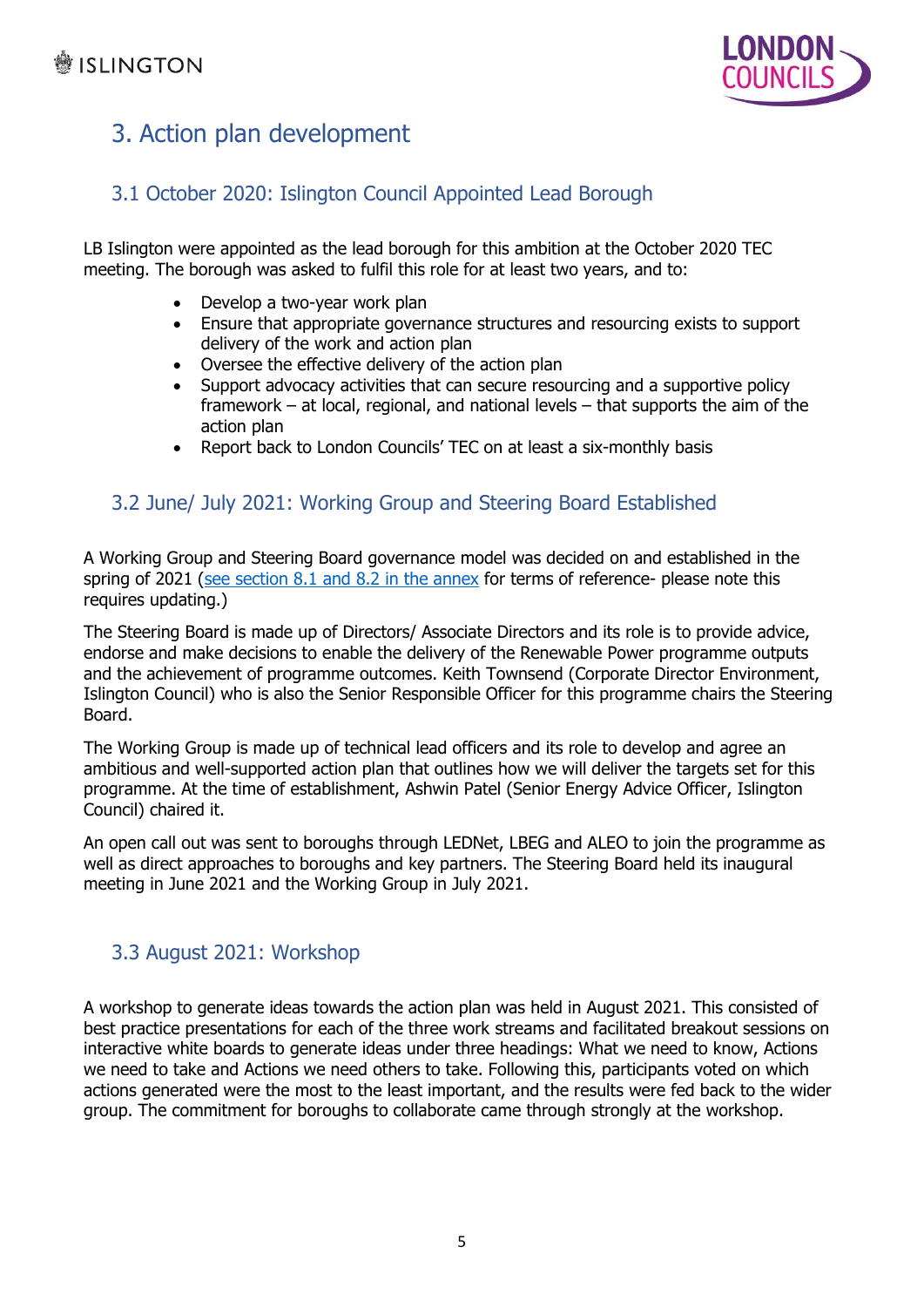

#### 3.4 October 2021: First Action Plan Draft and Work stream Split

Based on the action plan ideas generated at the workshop, a first draft of the action plan was produced. In conjunction with this, based on feedback received, it was decided to split the Working Group along the lines of the three different work streams, and to establish and appoint Work stream Leads. The Leads would work with the technical lead officers, chair working group meetings, feedback on progress to the steering board, act as a sounding board for proposals and challenge everyone to be as ambitious as possible. The Work stream Leads are:

- Keith Townsend (Islington, Corporate Director of Environment), SRO and Chair of RP4L Programme
- Wayne Stephenson (Hounslow, Director of Environment and Climate) and Martin Kerslake (Interim Programme Director Green Recovery and Climate Emergency): Decentralised energy projects, which covers opportunities relating to district heating and power networks
- Nigel Hartnup (Laser, Director of Energy): Accessing or buying more affordable renewable energy
- Jennifer Sibley (Sutton, Assistant Director Environment and Community Safety) with support from Vicki Kwaczynski (Sutton, Environment Projects Officer): Energy Advice (provide advice on renewable tariffs and energy efficiency measures to reduce domestic energy consumption with cost and carbon benefits)

#### 3.5 November-December 2021: Further Action Plan Development

A series of Working Group and Steering Board meetings were held to further develop and fine-tune the action plans for approval by the end of the calendar year and this action plan is the output of those sessions.

- W/c 1<sup>st</sup> Nov: Working Group Meetings
- $\bullet$  12<sup>th</sup> Nov: Steering Board Meeting
- W/c 22<sup>nd</sup> Nov: Working Group Meetings
- $\bullet$  15<sup>th</sup> Dec: Steering Board Meeting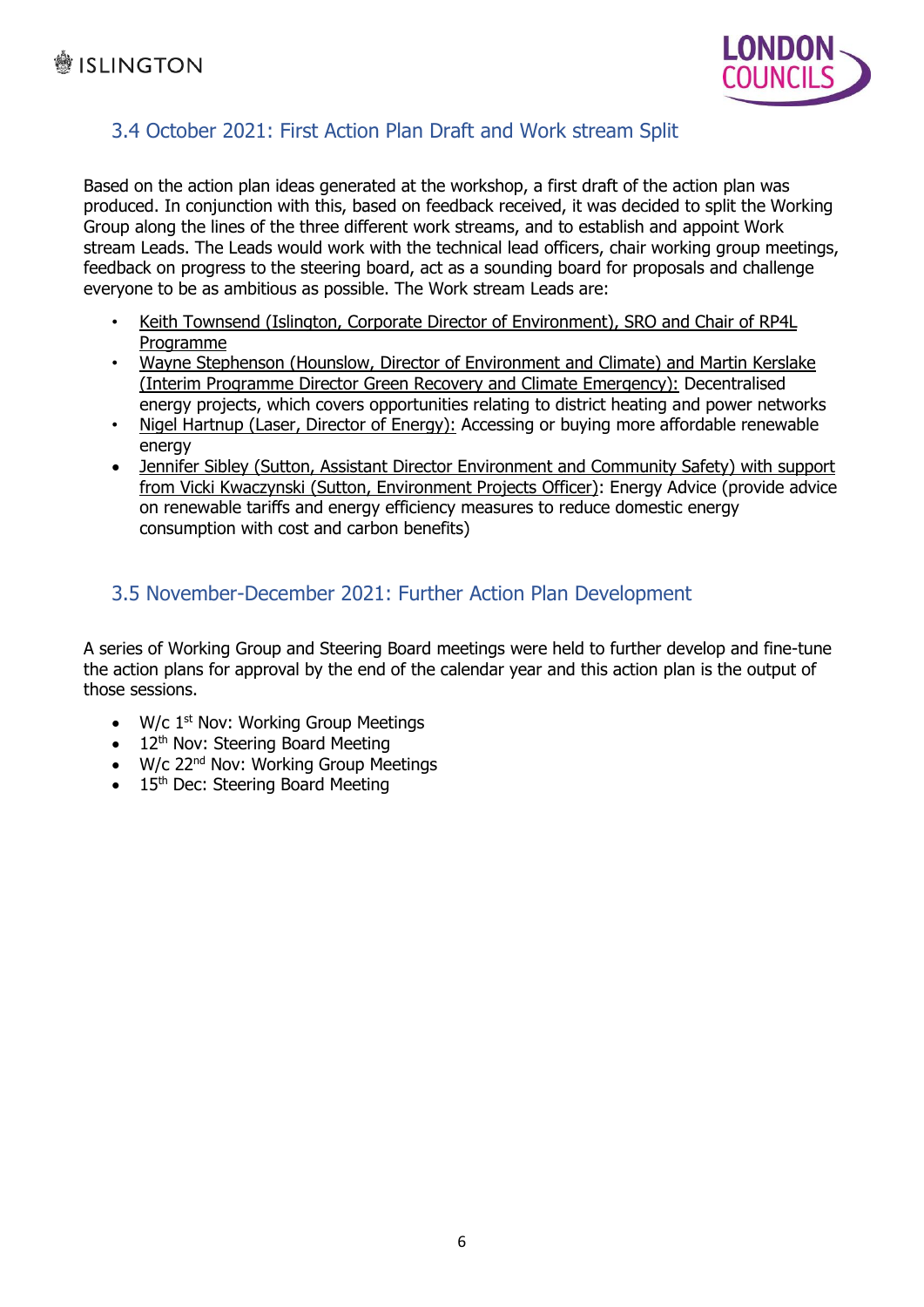

# 4. 2022 – 2024 Action Plan

| <b>Activities</b>                                                                        | <b>Milestones</b>                                                                                 | <b>Timeline</b> | Lead               | <b>Resourcing</b> |
|------------------------------------------------------------------------------------------|---------------------------------------------------------------------------------------------------|-----------------|--------------------|-------------------|
|                                                                                          | Programme Level: To develop the programme resources to support additional research,               |                 |                    |                   |
| borough/stakeholder engagement and develop policy asks                                   |                                                                                                   |                 |                    |                   |
| Secure funding to resource programme                                                     | Develop and execute plan                                                                          | 2022 Q1         | Islington          | In house          |
| through grant funding, borough contributions                                             | Secure funding                                                                                    | 2022 Q2         | Council            | resources         |
| and in discussion with London Councils (see                                              |                                                                                                   |                 |                    |                   |
| section 8.3 in annex for further details)                                                |                                                                                                   |                 |                    |                   |
| Map interdependencies with other London                                                  | Develop Map                                                                                       | 2022 Q1         | Members of         | In house          |
| Councils Programmes (see section 8.4 in                                                  |                                                                                                   |                 | working            | resources         |
| annex for further details)                                                               |                                                                                                   |                 | groups and         |                   |
|                                                                                          |                                                                                                   |                 | chair              |                   |
| Run borough engagement event to share best                                               | Develop plan for event                                                                            | 2022 Q3         | Islington          | In house          |
| practice and learning across the three work                                              | Run event                                                                                         | 2022 Q4         | Council            | resources         |
| streams                                                                                  |                                                                                                   |                 |                    |                   |
| Engage with key stakeholders including with<br>Government departments to promote the     |                                                                                                   |                 |                    |                   |
| programme                                                                                | Develop Plan                                                                                      | 2023 Q1         | <b>TBD</b>         | TBD               |
|                                                                                          | <b>Execute Plan</b>                                                                               | From 2023       |                    |                   |
|                                                                                          |                                                                                                   | Q <sub>2</sub>  |                    |                   |
|                                                                                          | Decentralised Energy: To maximise local innovative energy generation and storage projects to meet |                 |                    |                   |
| zero carbon energy demand                                                                |                                                                                                   |                 |                    |                   |
| Assess the current London wide picture of                                                | Define scope and specification                                                                    | 2022 Q1         | Members of         | £35k              |
| decentralised energy projects and pipeline                                               |                                                                                                   |                 | working            |                   |
| schemes to inform opportunities and the<br>future programme (see section 8.5 for further | Commission partner                                                                                | 2022 Q2         | group and<br>chair |                   |
| details)                                                                                 | Finished product                                                                                  | 2022 Q3         |                    |                   |
|                                                                                          |                                                                                                   |                 |                    |                   |
|                                                                                          |                                                                                                   |                 |                    |                   |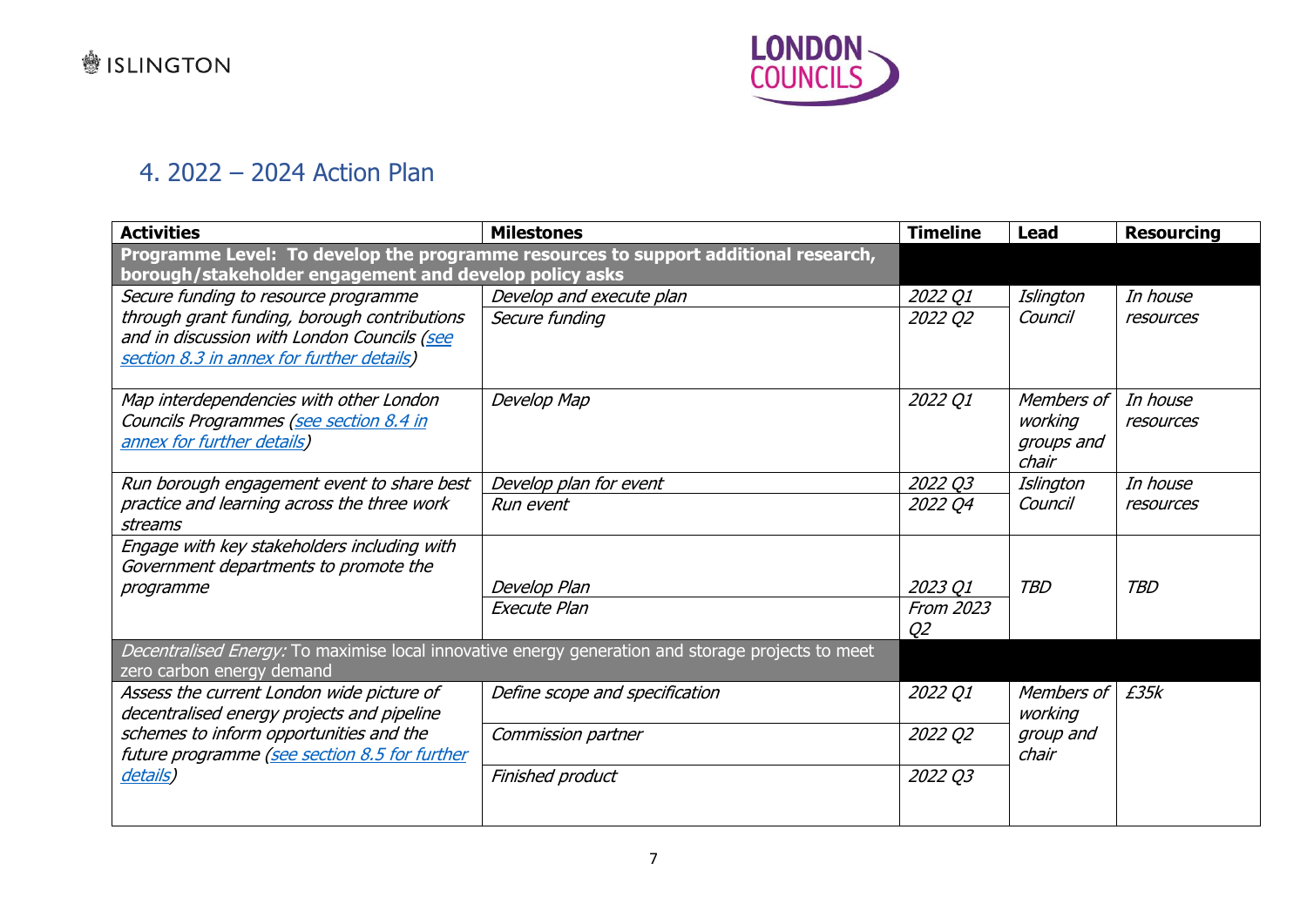# **<sup>参</sup>ISLINGTON**



| Publish London wide report on Decentralised<br>Energy opportunities based on a potential sub-<br>regional model to inform funding strategy to<br>develop high-level business cases for<br>investment. (see section 8.6 for further<br>details) | Define scope of report and specification<br>Commission partner to conduct research and<br>produce report including viable funding models<br>Publish and promote report | 2022 Q4<br>2022 Q4<br>2023 Q1 | Members of<br>working<br>group and<br>chair | £40k                                                                                              |
|------------------------------------------------------------------------------------------------------------------------------------------------------------------------------------------------------------------------------------------------|------------------------------------------------------------------------------------------------------------------------------------------------------------------------|-------------------------------|---------------------------------------------|---------------------------------------------------------------------------------------------------|
| Support the feasibility of development of a<br>North London Heat and Power Network with<br>boroughs and North London Waste Authority<br>and Energetik                                                                                          | Define scope and seek funding sources                                                                                                                                  | 2022 Q1                       | <b>North</b><br>London sub<br>region        | Circa £50k                                                                                        |
| Use the ultra-low 5th generation heat network<br>through the GreenSCIES <sup>5</sup> project in Islington<br>as a case study for London                                                                                                        | Securing Islington Council's commitment by signing<br>off the business case and relevant documents                                                                     | 2022 Q3                       | GreenSCIES<br>project<br>team               | NA                                                                                                |
|                                                                                                                                                                                                                                                | Complete procurement                                                                                                                                                   | 2023 Q3                       | GreenSCIES<br>project<br>team               | <b>GHNF Transition</b><br>fund of £150k<br>secured.<br>Possible funding<br>application to<br>LEA. |
|                                                                                                                                                                                                                                                | <b>Construct Network</b>                                                                                                                                               | 2025 Q4                       | GreenSCIES<br>project<br>team               | TBD- GHNF<br>offers up to<br>50% capital                                                          |

<sup>5</sup> <https://www.greenscies.com/>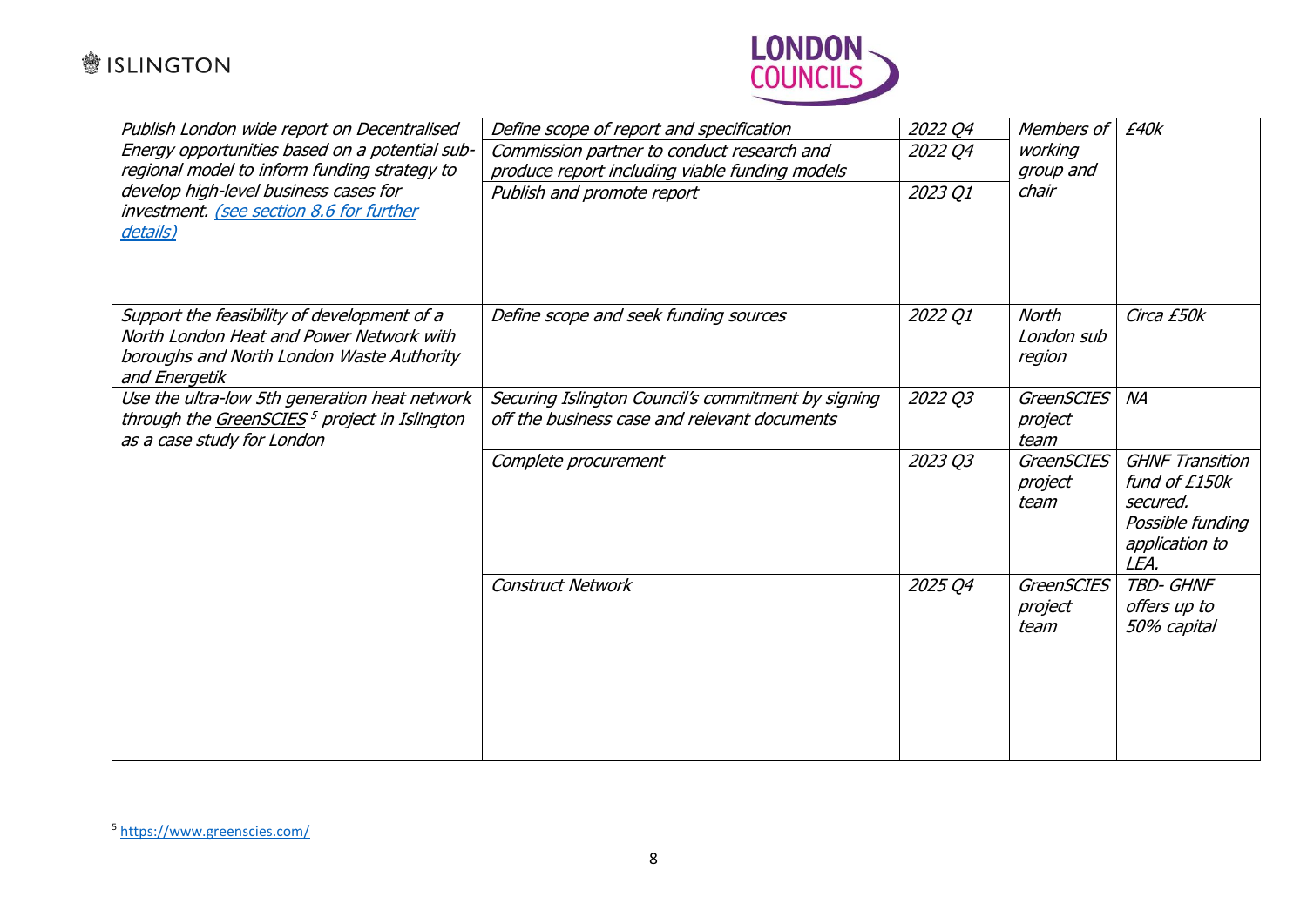

| Sector Bodies that is 100% renewable, through collaboration                                                             | Accessing more affordable renewable energy: To procure public sector energy for London Public                                                   |            |                                    |            |
|-------------------------------------------------------------------------------------------------------------------------|-------------------------------------------------------------------------------------------------------------------------------------------------|------------|------------------------------------|------------|
| Assess the current procurement position<br>across the capital including broader public                                  | Define scope and specification                                                                                                                  | 2022 Q1    | Members of<br>working              | £30k       |
| sector family e.g., NHS and establish position<br>on carbon reporting for Renewable Energy                              | Commission partner                                                                                                                              | 2022 Q2    | group and<br>chair                 |            |
| Guarantee of Origin certificates (REGO) and<br>Power Purchase Agreements (PPA) (see<br>section 8.7 for further details) | Finished product                                                                                                                                | 2022 Q3    |                                    |            |
| Investigate collaborative routes to market                                                                              | Agree which collaborative procurement / investment<br>routes to market will be pursued                                                          | 2022 Q4    | Members of<br>working              | £40k       |
| (see section 8.8 for further details)                                                                                   | Produce outline paper summarising the options,<br>including risks, benefits, and commitment<br>requirements                                     | 2022 Q4    | group and<br>chair                 |            |
| Conduct collaborative procurement /<br>investment exercises for renewable power for                                     | Confirm which authorities are interested (MOU,<br>signed by Section 151 Officer, Leader or Chief<br>Executive) and conduct soft market testing. | 2023 Q1    | Members of<br>working<br>group and | <b>TBD</b> |
| groups of London authorities (timings may                                                                               | Produce business case                                                                                                                           | 2023 Q1    | chair                              |            |
| vary for each route to market)                                                                                          | Seek commitment from authorities to conduct<br>procurement / investment exercise                                                                | 2024 Q1    |                                    |            |
|                                                                                                                         | Finalise specification and procurement documents<br>including criteria for assessing                                                            | 2024 Q2    |                                    |            |
|                                                                                                                         | Invite suppliers to bid and evaluate to appoint a<br>contractor                                                                                 | 2024 Q4    |                                    |            |
|                                                                                                                         | Sign Contracts                                                                                                                                  | 2025 Q1    |                                    |            |
|                                                                                                                         | Power Supply Date (will vary depending on route to<br>market and status of any new generation)                                                  | <b>TBC</b> |                                    |            |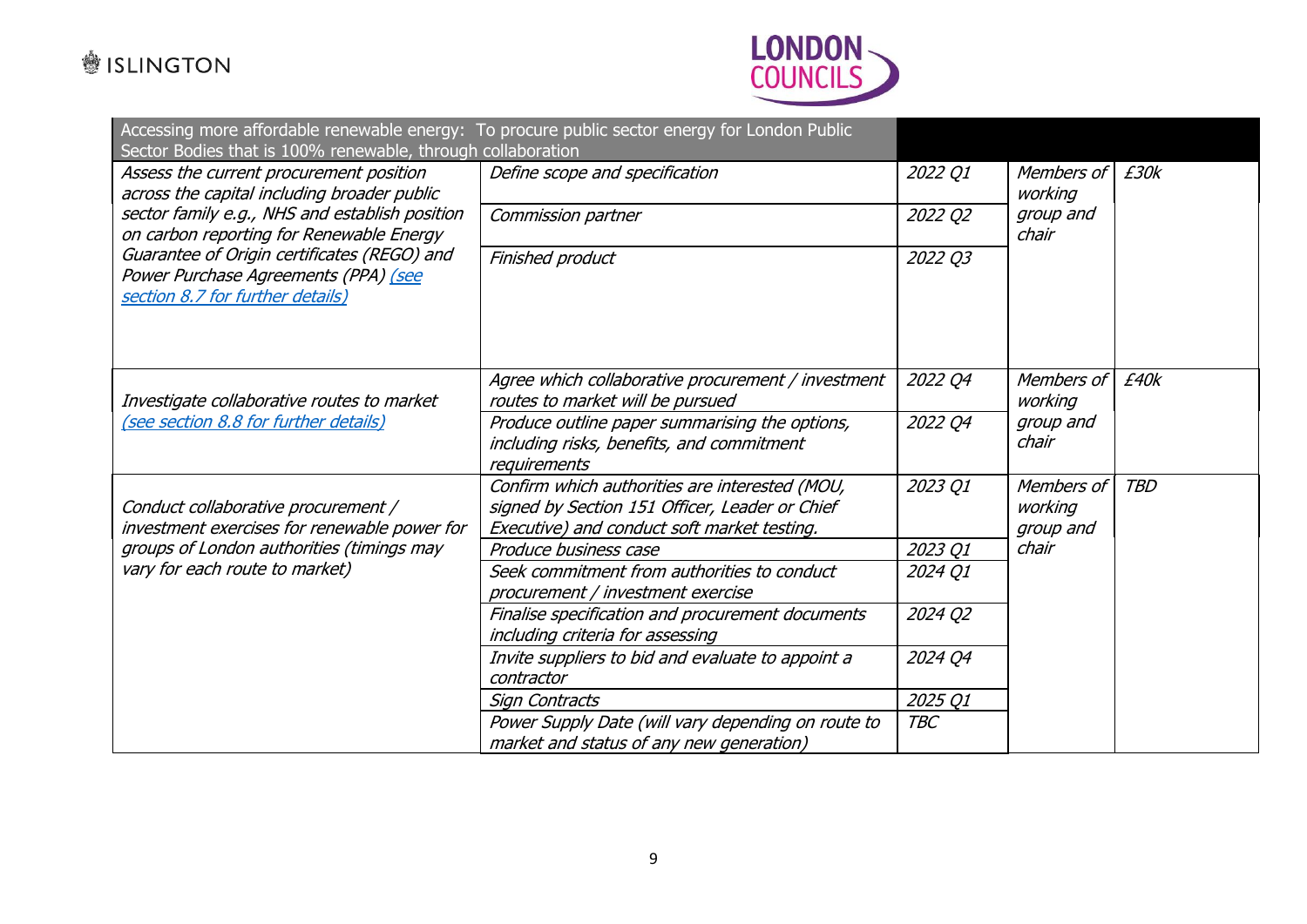# **<sup>参</sup>ISLINGTON**



| renewables and save money                     | Energy Advice Objective: To support and influence residents to reduce energy consumption, move to |         |            |      |
|-----------------------------------------------|---------------------------------------------------------------------------------------------------|---------|------------|------|
| Investigate and evaluate the current energy   | Define scope and specification                                                                    | 2022 Q1 | Members of | £30k |
| advice model across the capital with delivery | Commission partner                                                                                | 2022 Q2 | working    |      |
| partners, GLA and other stakeholders and      |                                                                                                   |         | group and  |      |
| publish recommendations (see section 8.9 for  |                                                                                                   |         | chair      |      |
| further details)                              | Finished product                                                                                  | 2022 Q3 |            |      |
|                                               |                                                                                                   |         |            |      |
|                                               |                                                                                                   |         |            |      |
|                                               |                                                                                                   |         |            |      |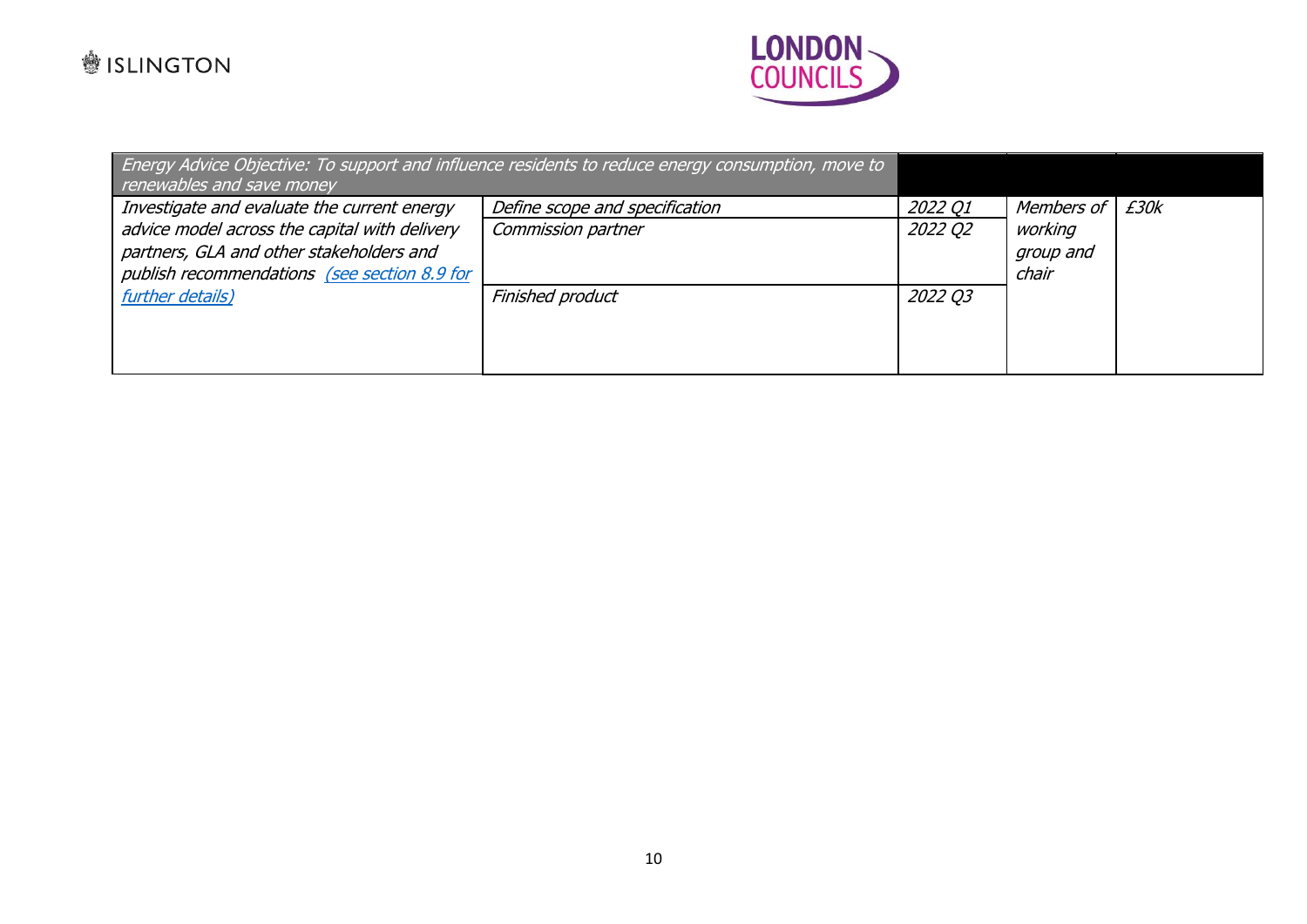

# 5. Key issues and risks

# 5.1 Programme level

| <b>Risk</b>                                                                              | Cause                                                | Category         | Likelihood<br>$(1-5)$ | Impact<br>$(1-5)$ | Overall<br>risk | Mitigation                                                                                                                                                                                                                  | Likelihood<br>$(1-5)$ | Impact<br>$(1-5)$ | Mitigated<br>risk |
|------------------------------------------------------------------------------------------|------------------------------------------------------|------------------|-----------------------|-------------------|-----------------|-----------------------------------------------------------------------------------------------------------------------------------------------------------------------------------------------------------------------------|-----------------------|-------------------|-------------------|
| Inability to<br>deliver on<br>the action<br>plan and<br>move the<br>programme<br>forward | Insufficient capacity<br>and resources               | Financial        | 5                     |                   | 25              | A plan will be developed<br>and executed in 2022 Q1-<br>Q2 to resource programme<br>including asking boroughs<br>to contribute                                                                                              | 4                     | $\overline{4}$    | 16                |
| Inability to<br>deliver on<br>the action<br>plan and<br>move the<br>programme<br>forward | Specialist technical<br>advice and expertise<br>gaps | <b>Technical</b> | $\overline{4}$        | 4                 | 16              | Each work stream will need<br>to consider any gaps and<br>propose mitigation<br>measures such as training<br>sessions.                                                                                                      | 3                     | $\overline{3}$    | 9                 |
| Unable to<br>deliver plan<br>that works<br>for all<br>London<br>boroughs                 | <b>Insufficient</b><br>engagement of<br>boroughs     | Social           | 3                     | 4                 | 12              | A good mix of boroughs<br>across the political spectrum<br>and geographically across<br>London have been recruited<br>to the steering board and<br>working groups. The buy in<br>of boroughs will need to be<br>maintained. |                       | $\overline{3}$    | 6                 |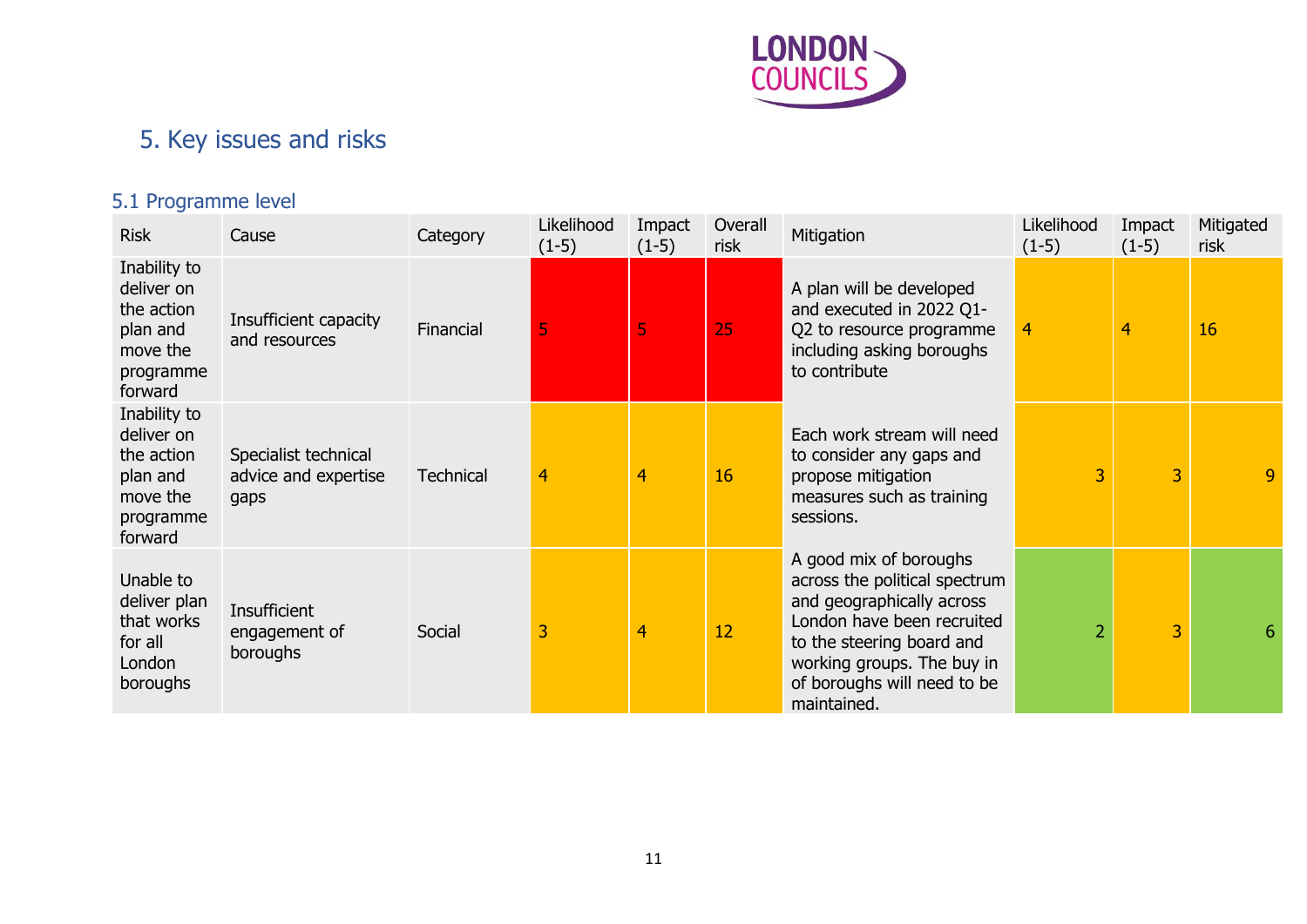

# 5.2 Decentralised Energy

| <b>Risk</b>                                                              | Cause                                                                                            | Category         | $(1-5)$ | Likelihood Impact (1- Overall<br>5) | risk | Mitigation                                                                                                                             | Likelihood Impact Mitigated<br>$(1-5)$ | $(1-5)$ | risk |
|--------------------------------------------------------------------------|--------------------------------------------------------------------------------------------------|------------------|---------|-------------------------------------|------|----------------------------------------------------------------------------------------------------------------------------------------|----------------------------------------|---------|------|
|                                                                          |                                                                                                  |                  |         |                                     |      | Apply for various sources of funding<br>from central government; seek<br>expertise either internal or external.                        |                                        |         |      |
| Inability to<br>deliver<br>projects                                      | Lack of funding and<br>funding expertise                                                         | Financial        |         |                                     | 25   | Further mitigated if heat networks<br>were classed by government as<br>'eligible spend' across all funding<br>programmes               |                                        |         | 16   |
|                                                                          |                                                                                                  |                  |         |                                     |      | Additional skilled resources to be put<br>in place                                                                                     |                                        |         |      |
| <b>Missed</b><br>funding                                                 | opportunities Lack of internal capacity                                                          | Financial        |         |                                     | 20   | Further mitigated if independent, long-<br>term, skilled external support is made<br>available (e.g., GLA)                             |                                        |         | 12   |
| <b>Missed</b><br>funding                                                 | Complicated funding<br>schemes with tight<br>deadlines for<br>opportunities application/delivery | Financial        |         |                                     | 20   | Develop pre-feasibility studies before<br>funding arises                                                                               |                                        |         | 12   |
| Inability to<br>deliver<br>projects<br>(social<br>commitment) engagement | Lack of political backing/<br>local champion / end-user                                          | Social           |         |                                     | 16   | Stakeholder engagement and<br>education on and belief in the benefits<br>(also possibly a wider pan-London<br>climate narrative piece) |                                        |         | ς    |
| of projects                                                              | Higher costs Complexity of delivering<br>works in central London                                 | <b>Technical</b> |         |                                     | 16   | Develop robust and compliant<br>procurement strategy to minimise<br>uncertainties during delivery                                      |                                        |         |      |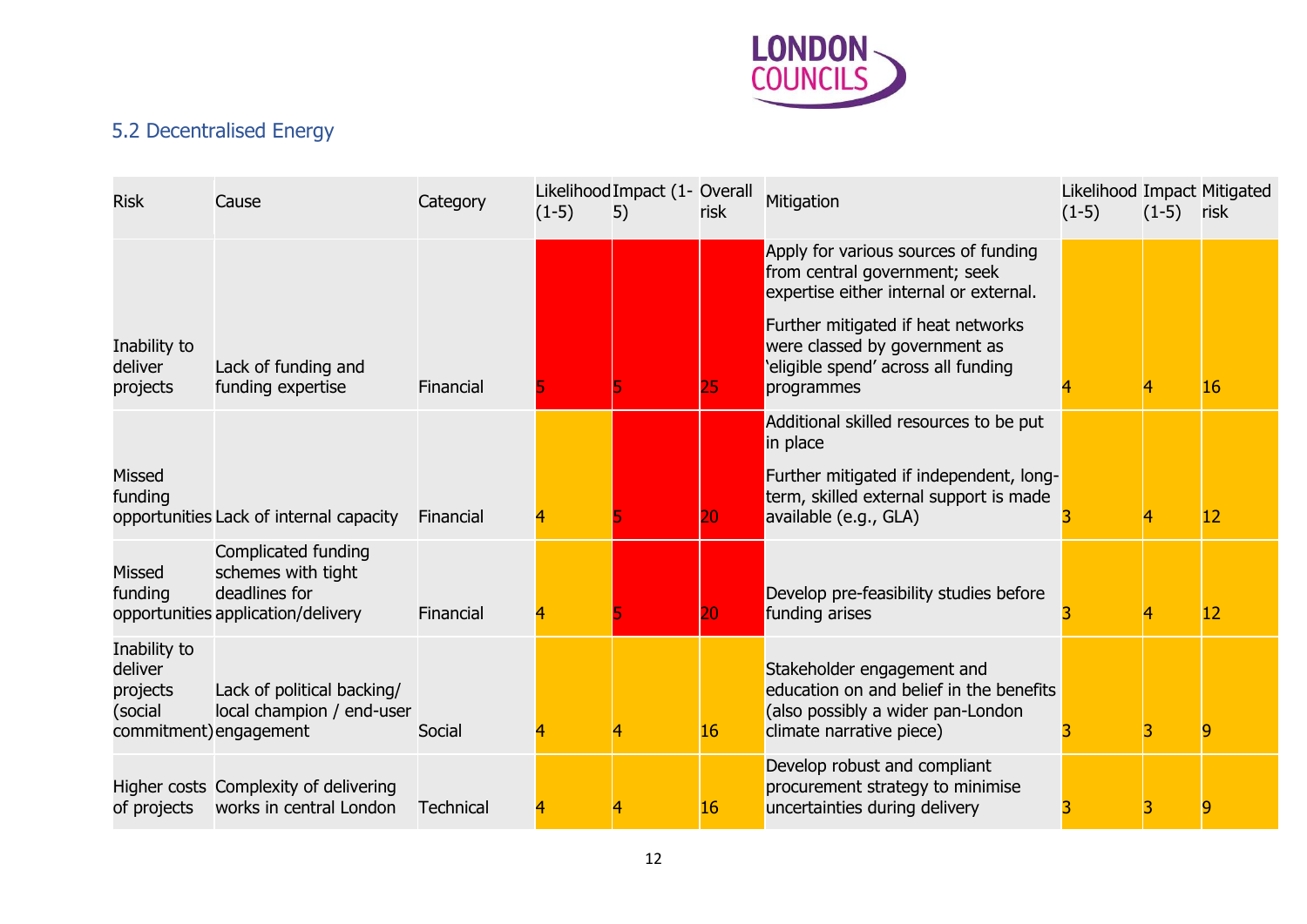

| Inability to<br>maintain<br>operational<br>activity          | Lack of technical expertise<br>and access to<br>maintenance systems                           | <b>Technical</b>     | 3 | 4 | 12 | Long term access to independent<br>external expertise and quidance                                                                                                    |   |   |
|--------------------------------------------------------------|-----------------------------------------------------------------------------------------------|----------------------|---|---|----|-----------------------------------------------------------------------------------------------------------------------------------------------------------------------|---|---|
| Inability to<br>deliver<br>projects<br>(technical<br>skills) | Lack of technical expertise Technical                                                         |                      |   | 4 | 12 | In house training to develop expertise 2                                                                                                                              |   | 6 |
| Difficulties to<br>deliver<br>projects                       | Insufficient space for<br>installing new projects                                             | <b>Technical</b>     |   | 4 | 12 | Tailor-made designs to utilise the<br>space that is available, but this may<br>impact costs                                                                           |   |   |
| of projects                                                  | Difficulties in crossing<br>Higher costs major infrastructure i.e.,<br>rail/arterial roads    | <b>Technical</b>     |   | 3 | 12 | Involve all relevant actors in decision-<br>making process i.e., network rail, TfL,<br>utilities etc.                                                                 |   | 6 |
| Reduced<br>resilience<br>due to<br>breakdowns systems        | Higher exposure to more<br>people being affected due<br>to a breakdown in<br>communal heating | Social<br>/Technical |   | 4 | 12 | Back up heating systems, planned<br>maintenance and breakdown<br>contingency plan, and contracts spec<br>designed to design, build & maintain<br>high-quality systems | 2 |   |
| Ineffective at<br>reducing<br>carbon<br>emissions            | Cost of reducing carbon<br>emissions is increasing                                            | Environmental        |   | 4 | 12 | Comprehensive designs to target the<br>most cost and carbon effective<br>projects                                                                                     |   |   |
| Delayed<br>projects                                          | Lack of engagement with<br>local stakeholders                                                 | Social               |   | 3 |    | Regular stakeholder contact                                                                                                                                           | 2 |   |
| Local<br>stakeholders                                        | Lack of engagement<br>during design process                                                   | Social               |   | 3 |    | Regular stakeholder contact                                                                                                                                           |   |   |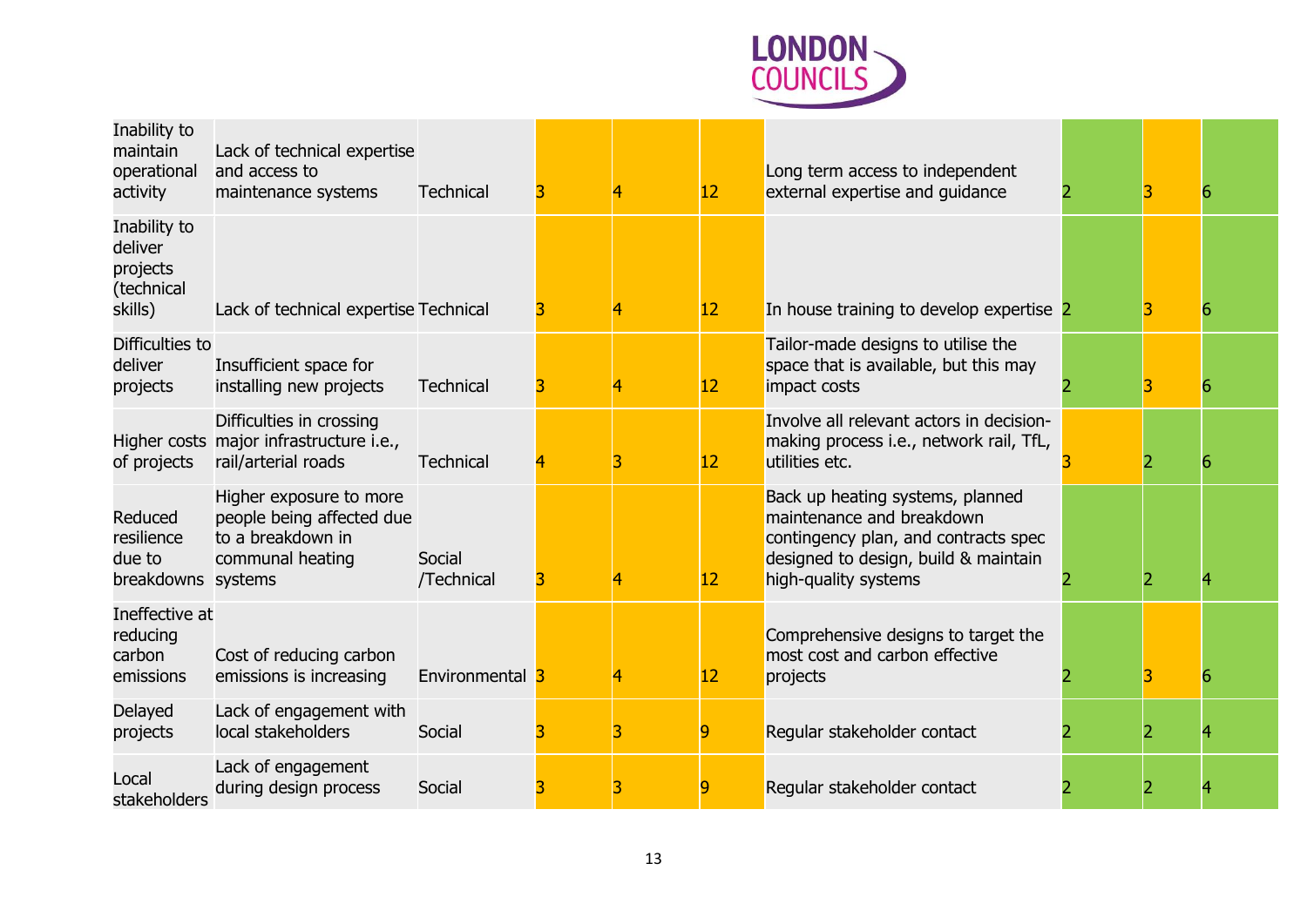

| rejecting the<br>project                      |                                                           |                               |  |                                                    |  |   |
|-----------------------------------------------|-----------------------------------------------------------|-------------------------------|--|----------------------------------------------------|--|---|
| Inability to<br>raise<br>community<br>funding | Lack of integration of<br>project with local<br>community | Social/Financial <sub>3</sub> |  | Comprehensive stakeholder<br>management programme  |  | Δ |
| constraints                                   | Air pollution Limited technology<br>options               | Environmental 3               |  | Involvement with planning in<br>preliminary stages |  |   |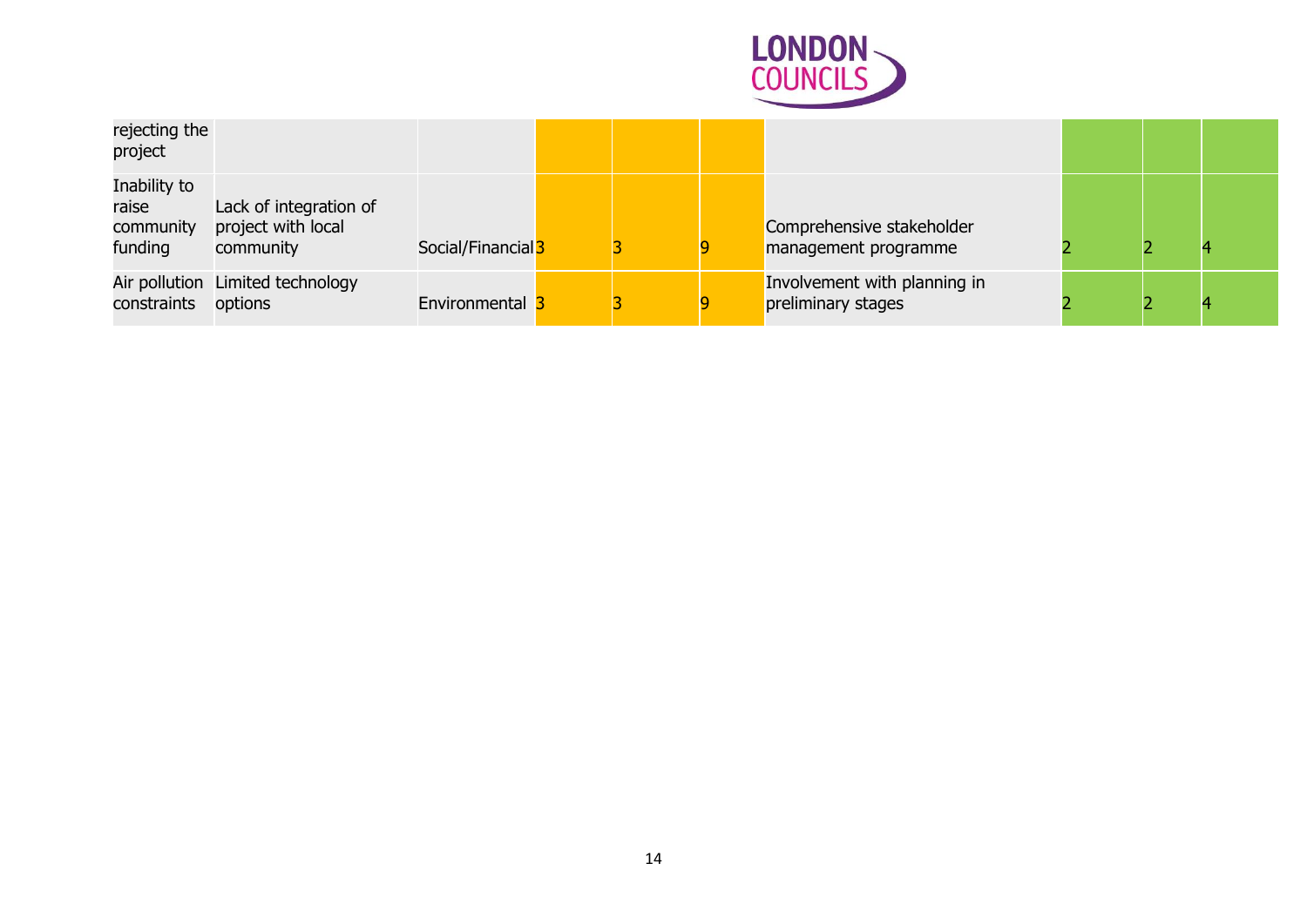

# 5.3 Accessing or Buying More Affordable Energy

| <b>Risk</b>                                                                          | Cause                                                                                                                                                | Category  | Likelihoo<br>$d(1-5)$ | Impact<br>$(1-5)$ | Overal<br>I risk | Mitigation                                                                                                                                                                      | Likelihoo<br>$d(1-5)$ | Impac<br>$t(1-5)$ | Mitigat<br>ed risk |
|--------------------------------------------------------------------------------------|------------------------------------------------------------------------------------------------------------------------------------------------------|-----------|-----------------------|-------------------|------------------|---------------------------------------------------------------------------------------------------------------------------------------------------------------------------------|-----------------------|-------------------|--------------------|
| Misaligned<br>objectives                                                             | There is a risk that a<br>procurement /<br>investment may fail if<br>collaboration partners<br>have materially<br>different objectives               | Financial | 5                     |                   | 20               | Clear outputs from data collection<br>stage, report stage and business<br>case stage so that a large a portion<br>of authority requirements as possible<br>can be covered.      | 3                     | 3                 | 9                  |
| <b>Entities</b><br>withdrawi<br>ng from<br>process                                   | There is a risk that<br>procurement /<br>investment will fail if<br>one or more bodies<br>exits the contracting<br>process after it has<br>commenced | Financial | 5                     | 5                 | 25               | Regular ongoing communications<br>and briefings with clear commitment<br>parameters prior to any procurement<br>/ investment process commencing.                                | $\overline{2}$        | 5                 | 10                 |
| Contract<br>costs<br>being too<br>high                                               | There is a risk that a<br>procurement /<br>investment may fail if<br>either transactional<br>costs and / or final<br>supply costs are too<br>high.   | Financial | 4                     | 4                 | 16               | Include cost impacts within report<br>stages. Clear 'acceptance' price<br>parameters agreed with bodies prior<br>to procurement commencing                                      | 3                     | 3                 | 9                  |
| <b>Internal</b><br>decision-<br>making<br>processes<br>not<br>completin<br>g in time | There is a risk that<br>bodies will not be able<br>to participate if they<br>cannot obtain internal<br>approval.                                     | Financial | 3                     | 3                 | 9                | Regular ongoing communications<br>and briefings with clear deadlines for<br>bodies participating. Multiple<br>procurement rounds so that it is not<br>a 'one time' opportunity. | $\overline{2}$        | $\overline{2}$    |                    |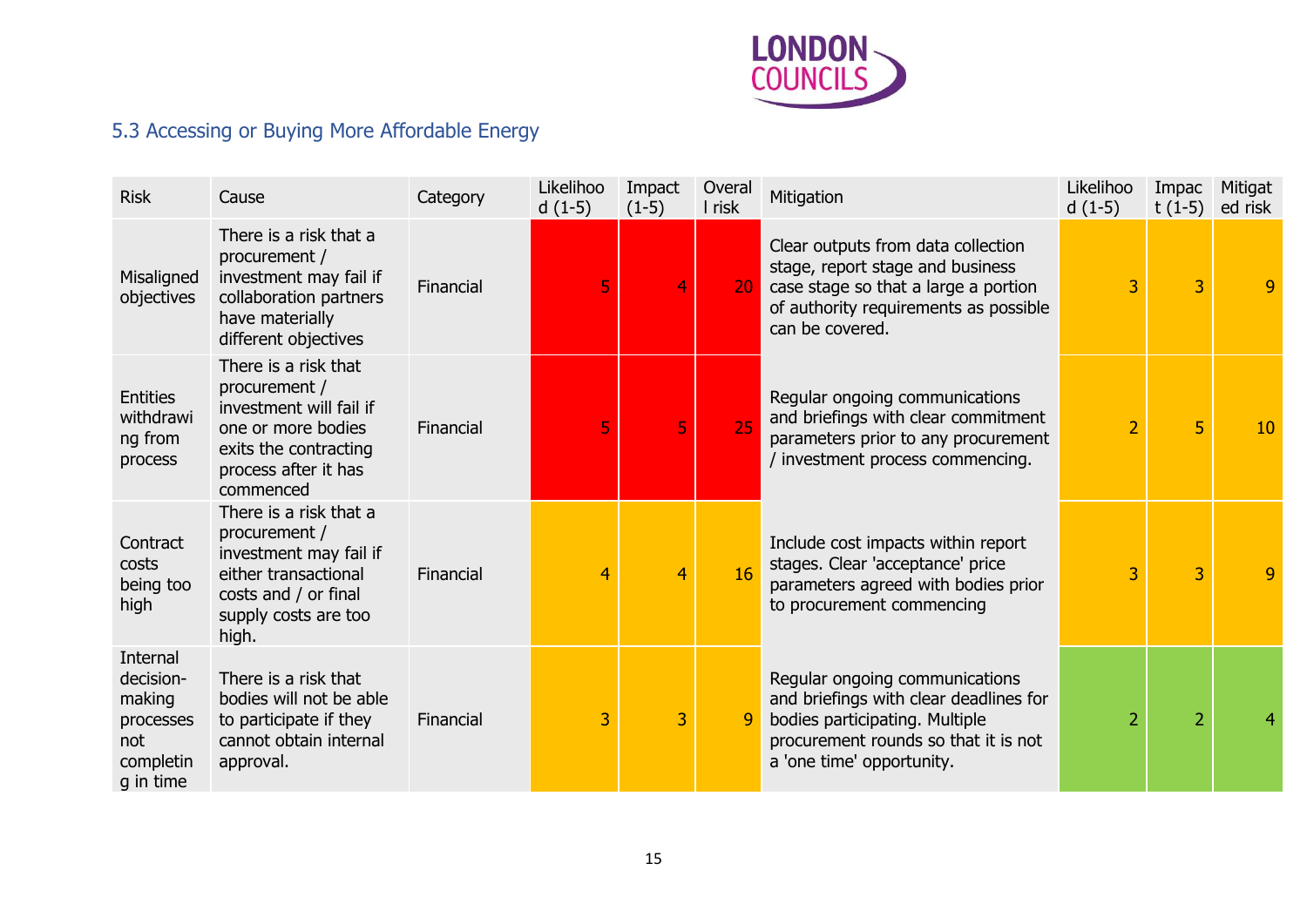

| Delayed<br>projects                                                | There is a risk that<br>delayed procurement /<br>investment /<br>construction could<br>affect delivery times of<br>renewable energy.                                      | Financial /<br>Social | 3              | 3              | $\mathbf{q}$   | Adhering to plans, having multiple<br>procurement / investment routes to<br>spread risk.                                                                | $\overline{2}$ | 3              | 6 |
|--------------------------------------------------------------------|---------------------------------------------------------------------------------------------------------------------------------------------------------------------------|-----------------------|----------------|----------------|----------------|---------------------------------------------------------------------------------------------------------------------------------------------------------|----------------|----------------|---|
| Disagreem<br>ent on<br>acceptable<br>legal /<br>contract<br>terms  | There is a risk that<br>additional costs will be<br>incurred, and<br>procurement may fail if<br>legal terms cannot be<br>agreed.                                          | Legal                 |                | 4              | 16             | Legal considerations included within<br>the reporting stage and contract<br>terms set out before any<br>procurement commences.                          | 3              | 3              | 9 |
| Disagreem<br>ent on<br>acceptable<br>renewable<br>technologi<br>es | There is a risk that<br>bodies may not<br>participate in a<br>procurement /<br>investment exercise if<br>commonly acceptable<br>renewable technologies<br>are not agreed. | Financial /<br>Social | $\overline{2}$ | 4              | 8              | Include in reporting stage to provide<br>clear rationale as to what<br>technologies may be considered in<br>any subsequent procurement /<br>investment. |                | $\overline{2}$ |   |
| Reputation<br>al impact<br>of failed<br>project<br>delivery        | Protracted, failed or<br>costly procurement<br>exercises could cause<br>reputational damage to<br>bodies.                                                                 | Social                | $\overline{2}$ | $\overline{2}$ | $\overline{4}$ | Multiple procurement rounds and<br>options reduces the risk and impact<br>of an overall failure.                                                        | $\overline{2}$ |                |   |
| Changing<br>volumes                                                | Changing electricity<br>volume requirements<br>may mean we obtain<br>less or more than<br>100% renewable<br>energy for our<br>requirements.                               | Financial /<br>Social | $\overline{2}$ | $\overline{2}$ | $\overline{4}$ | Multiple procurement rounds and<br>flexible volume tolerances in<br>agreements. Investment option<br>reduces volume risk too.                           | $\overline{2}$ |                |   |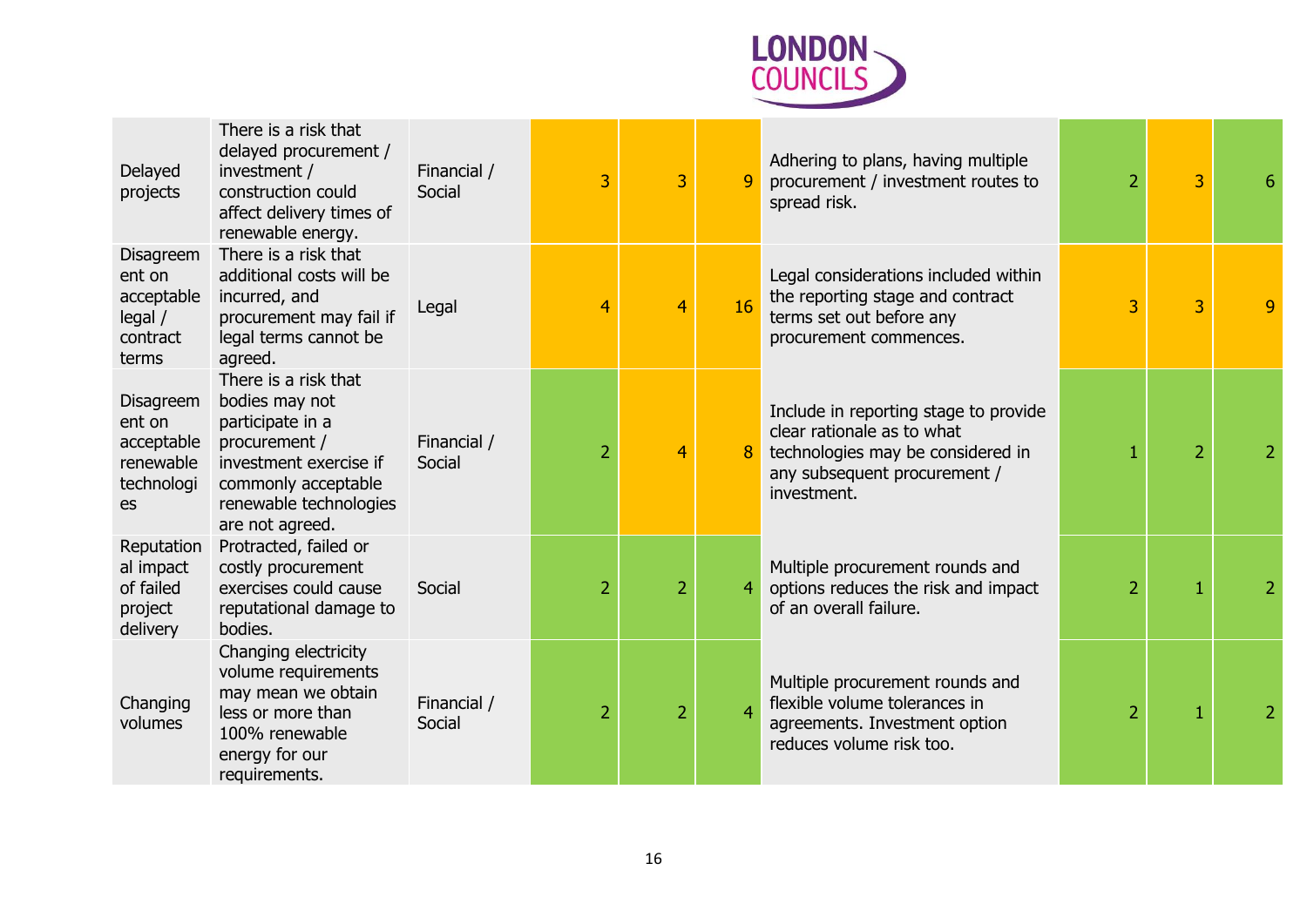

# 5.4 Energy Advice

| <b>Risk</b>                                                                                                                                                                    | Context                                                                                                                                                                                                  | Category   | Likelihoo<br>$d(1-5)$ | Impact<br>$(1-5)$ | Overal<br>I risk | Mitigation                                                                                                                                         | Likelihoo<br>$d(1-5)$ | Impac<br>$t(1-5)$ | Mitigat<br>ed risk |
|--------------------------------------------------------------------------------------------------------------------------------------------------------------------------------|----------------------------------------------------------------------------------------------------------------------------------------------------------------------------------------------------------|------------|-----------------------|-------------------|------------------|----------------------------------------------------------------------------------------------------------------------------------------------------|-----------------------|-------------------|--------------------|
| Risks of<br>duplication<br>with<br>existing or<br>proposed<br>advice<br>services<br>provided<br>by 3rd<br>parties.                                                             | Diverse existing energy<br>advice delivery<br>mechanisms in London<br>for both fuel poor and<br>other demographics with<br>interest in renewable<br>energy and new one-<br>stop-shop proposed by<br>GLA. | <b>TBC</b> | 5                     | 5                 | 25               | Clarify details and status of similar<br>proposals by the GLA and Map<br>Existing advice streams in London.<br>Proceed only if project adds value. |                       | $\overline{5}$    |                    |
| Risks of<br>duplication<br>with<br>retrofit<br>works<br>stream.                                                                                                                | "Able-to-pay" residents<br>will ask for advice on<br>retrofit.                                                                                                                                           | <b>TBC</b> | $\overline{4}$        | $\overline{4}$    | 16               | Ensure communication/discussion of<br>planned actions with Retrofit working<br>group to avoid overlap.                                             | 1                     | 1                 | 2.                 |
| Lack of<br>definition<br>for<br>"Renewabl<br>e Tariffs" -<br><b>Tariff</b><br>explanatio<br>n is overly<br>complicate<br>$d - \text{too}$<br>hard to<br>explain/ad<br>vise on. | There is no definition of<br>green/renewable tariffs.<br>If the aim is to increase<br>renewable power in<br>London, there is little<br>value in promoting<br>"greenwash" tariffs.                        | <b>TBC</b> | 5                     | 5                 | 25               | Work to define what we would<br>recommend as a renewable tariff -<br>only proceed with advice should a<br>workable definition be reached.          | $\mathbf{1}$          | $\mathbf{1}$      |                    |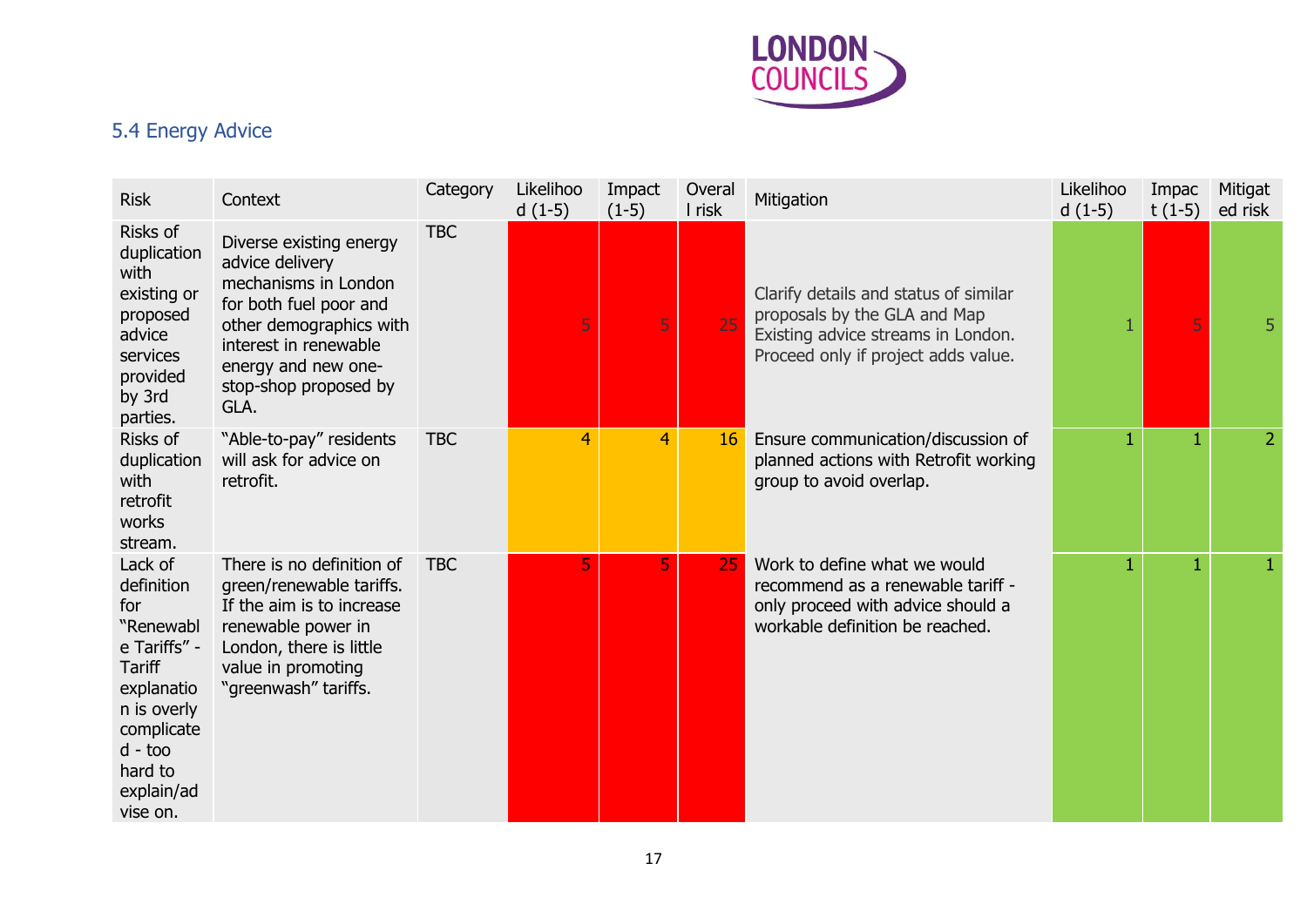

| Truly<br>renewable<br>tariffs are<br>expensive,<br>at a time<br>of high<br>inflation<br>and energy<br>costs.                             |                                                                                                                                                                                                                    |            |   |   |             |                                                                                                                                                        |  |             |
|------------------------------------------------------------------------------------------------------------------------------------------|--------------------------------------------------------------------------------------------------------------------------------------------------------------------------------------------------------------------|------------|---|---|-------------|--------------------------------------------------------------------------------------------------------------------------------------------------------|--|-------------|
| Market<br>impacts -<br>high costs<br>of energy -<br>how long<br>will this<br>continue.                                                   | Unprecedented situation<br>in the energy market -<br>how long will the lag<br>effects affect consumer<br>prices (suppliers indicate<br>2 years?)                                                                   | <b>TBC</b> |   |   | <b>High</b> | Energy pricing is outside of our<br>control. However, good energy advice<br>may help to mitigate the impacts on<br>our residents of high-energy costs. |  | <b>High</b> |
| Funding<br>and<br>sustainabili<br>ty of<br>funding for<br>energy<br>advice<br>services<br>and<br>political<br>priority for<br>this work. | Existing energy advice<br>services are funded via<br>diverse mechanisms -<br>but only supplying<br>advice to those on low<br>incomes, as funding is<br>only available for<br>residents at risk of fuel<br>poverty. | <b>TBC</b> | 5 | 5 | <b>High</b> | Identify funding sources to provide<br>energy advice to all residents.                                                                                 |  | <b>High</b> |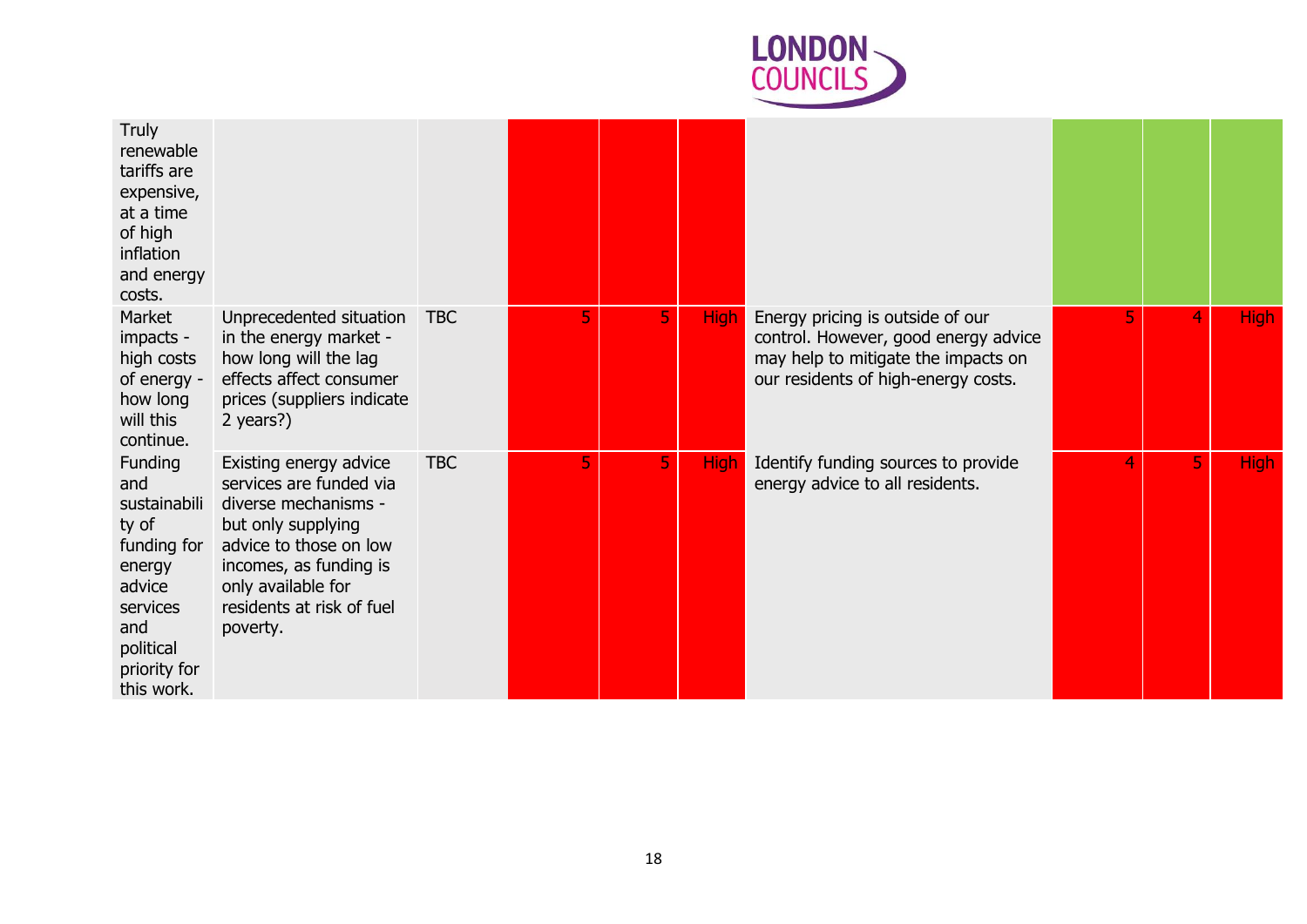

# 6. Programme management

The programme will continue to be driven forward and delivered through Working Group meetings across the three different work streams led by the work stream sponsors and the Steering Board.

The following boroughs are involved in the Working and/or Steering Groups, which represents a diversity of boroughs across the political spectrum and geographically spread across London.

- 1. Barking and Dagenham
- 2. Brent
- 3. Bromley
- 4. Camden
- 5. City of London
- 6. Croydon
- 7. Ealing
- 8. Enfield
- 9. Hackney
- 10. Hammersmith and Fulham
- 11. Haringey
- 12. Hounslow
- 13. Islington
- 14. Lewisham
- 15. Newham
- 16. Richmond and Wandsworth
- 17. Royal Borough of Kensington and Chelsea
- 18. Sutton
- 19. Tower Hamlets
- 20. Waltham Forest
- 21. Westminster

The following partner organisations will help to deliver the ambition: London Councils, LEDNet, LBEG, ALEO, GLA, UKPN, BEIS, Laser, SE<sup>2</sup> and Turner & Townsend.

All seven climate programmes including RP4L will report into the Climate Oversight Group and TEC as set out in the diagram below.



#### London Councils Climate Programme: Governance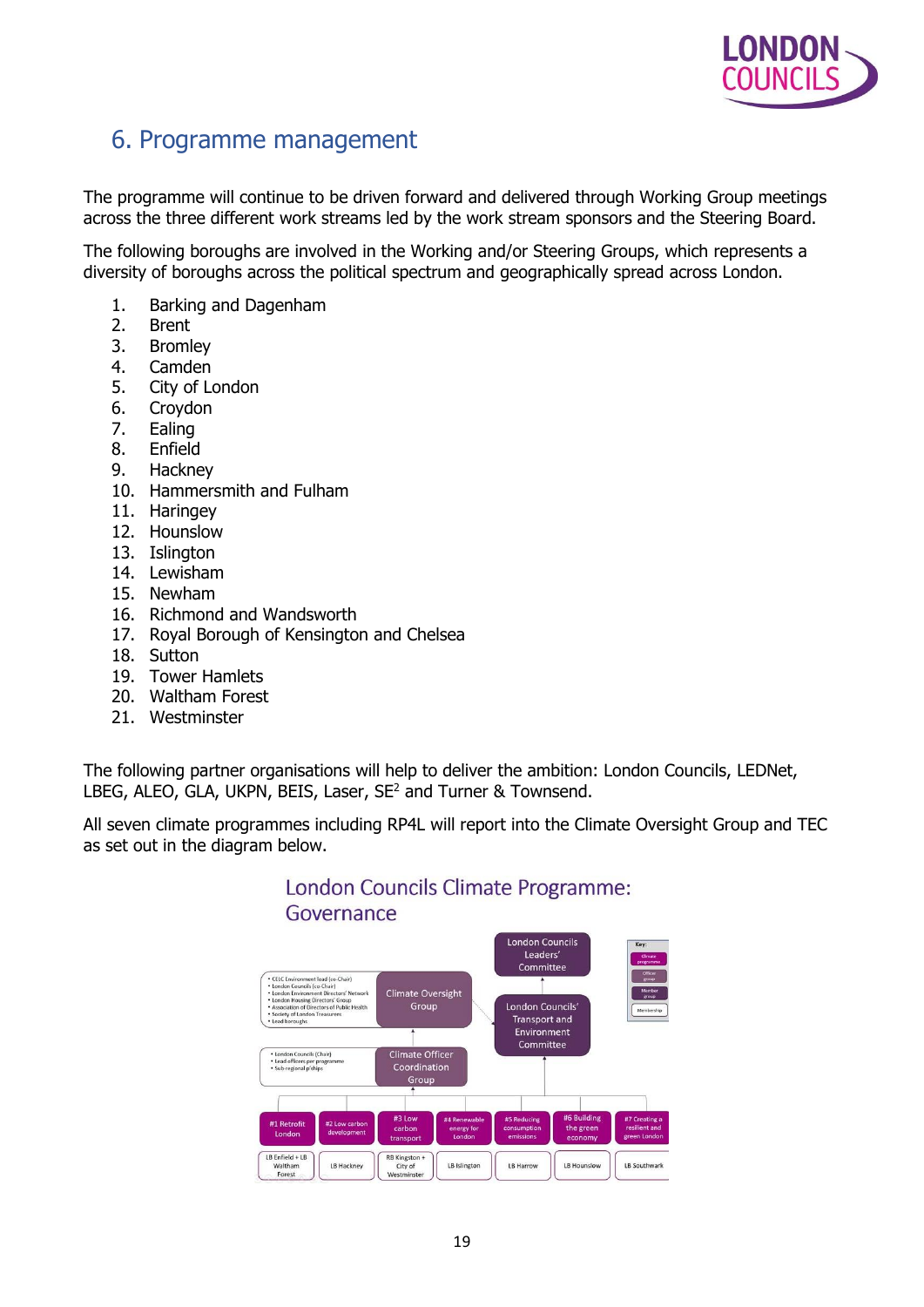

# 7. Monitoring, reporting and review

The milestones will be monitored at Working Group and Steering Board meetings. Progress will be reported to TEC on at least a six-monthly basis. A dashboard will be created that gives an overall red/ amber/ green rating for each objective, and a sub-set of RAG ratings for each milestone, based on whether they are on track, completed or behind schedule.

Discussions for developing a second two-year work plan will begin in summer 2023 for approval by the end of the calendar year.

A decision will also be likely made in summer/ autumn 2023 on whether Islington Council wishes to hand over to another borough.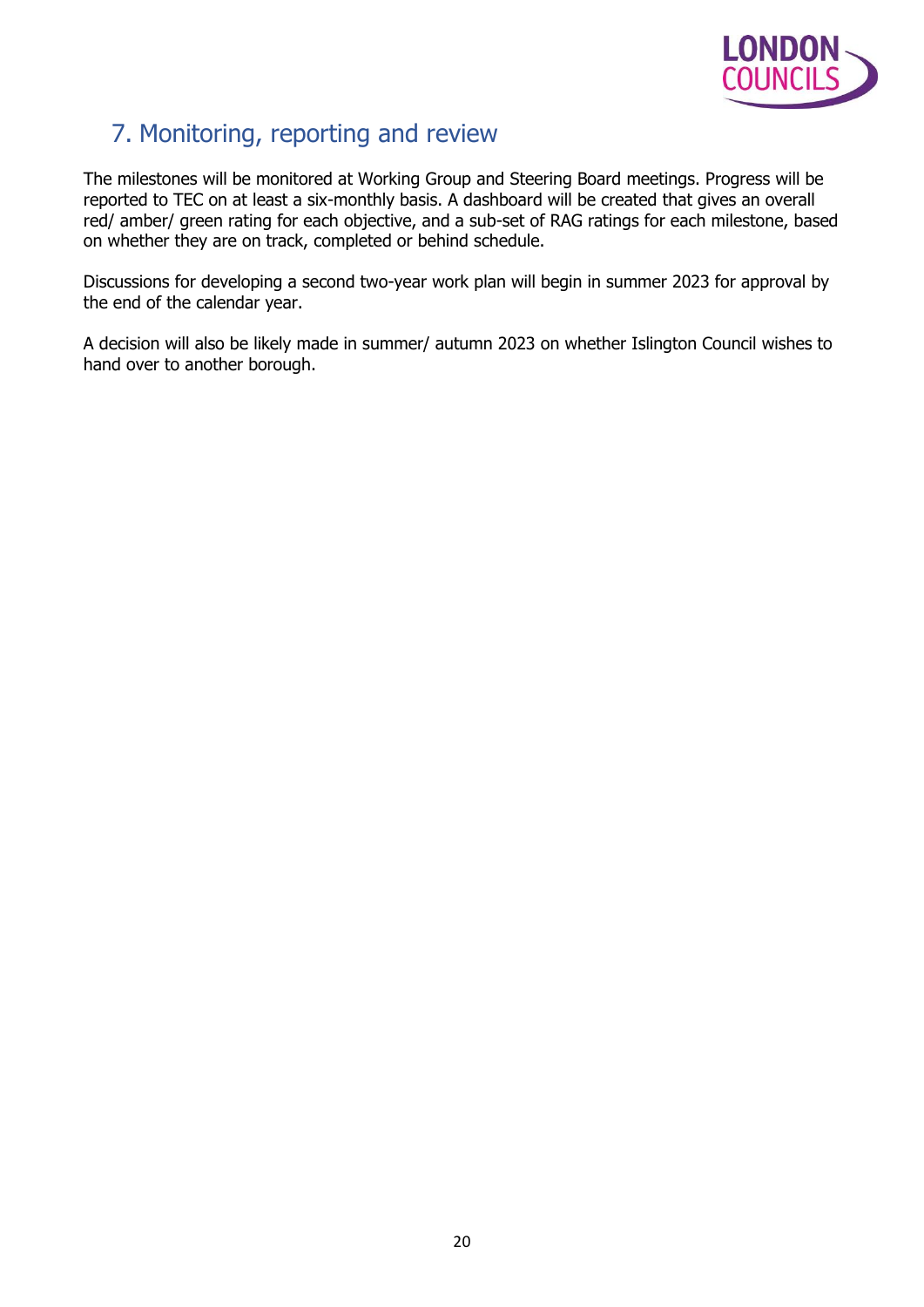

### 8. Annexes

#### <span id="page-21-0"></span>8.1 Steering Board Terms of Reference

#### **Terms of Reference: Renewable Power Steering Group March 2021**

#### **Background**

During 2019, political engagement with climate change rose significantly, with many boroughs passing climate emergency declarations. Most of these declarations commit the council and the borough to a target for reaching net zero emissions. Even where declarations have not been passed, councils are raising their ambitions on this issue.

In response, the Transport and Environment Committee (TEC) and London Environment Directors' Network (LEDNet) met to discuss the climate emergency in November 2019. A [Joint Statement on](https://www.londoncouncils.gov.uk/node/36794)  [Climate Change](https://www.londoncouncils.gov.uk/node/36794) was subsequently issued in December 2019, which identified a need to act rapidly and collectively on climate change, and support seven climate change priority programmes that boroughs should work together to deliver.

During summer 2020 London Councils opened a call for lead boroughs for each of the seven climate programmes, based on an agreed commissioning brief. This brief requires lead boroughs to oversee the development and delivery of an action plan to deliver on the programme's ambition, involving a balanced group of other boroughs and wider partners, to report back to TEC on a six-monthly basis.

In October 2020 meeting, TEC endorsed lead boroughs for the seven climate programmes, including LB Islington as lead borough for Renewable Power for London, with the ambition to '**secure 100% Renewable Power for London's public sector<sup>6</sup> now and in the future'**.

The Steering Group's role is to provide advice, endorse and make decisions to enable the delivery of the Renewable Power programme outputs and the achievement of programme outcomes.

#### **Chair**

Keith Townsend, Corporate Director of Environment, LB Islington

#### **Membership**

- London Borough Directors
- London Councils representatives
- GLA Representatives
- Additional members as determined by the group (including by invitation to specific meetings where requested)

#### **Scope**

The proposed scope of this workstream:

<sup>6</sup> This relates to the Local Government Public Sector (not Central Government) but partnerships with other Public Sector organisations will be looked at.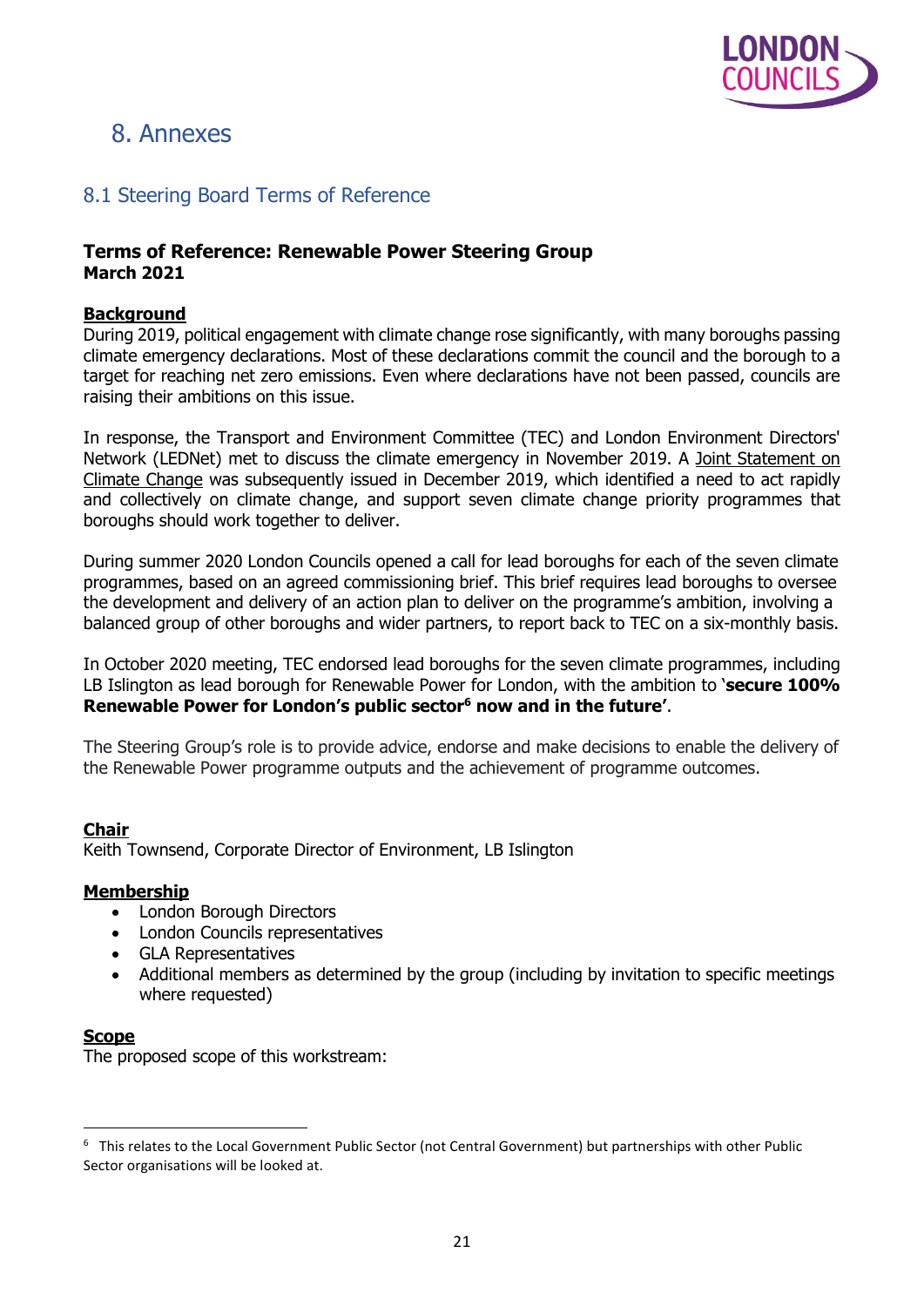

- Accessing or buying more affordable renewable energy<sup>7</sup>
- Energy Advice (access to fairer renewable tariffs & reduction in carbon usage of buildings)
- Decentralised energy projects, which covers opportunities relating to district heating and power networks

#### **Remit**

- The Steering Group will provide advice through support, guidance and oversight of progress being made by the Renewable Power Working Group. This includes:
	- $\circ$  Engaging with external partners to support the work of this group
	- $\circ$  Recognise and build on existing best practices at local levels to achieve scale across the whole of London.
	- $\circ$  Supporting advocacy activities that can secure resourcing and a supportive policy framework – at local, regional, and national levels
	- $\circ$  Consider what additional powers and resources will be needed from central Government and other groups to meet the target
	- o Engage with the UK Cities Climate Investment Commission in relation to developing an investment prospectus for aggregated low carbon investable propositions ahead of the COP
	- o Working with key delivery and funding partners (e.g., Transport for London, the NHS, Salix Finance, the Green Finance Institute, Laser etc.)
- The Steering Group will endorse and approve outputs from the Renewable Power Working Group which will include the following:
	- o Agreed outcomes for the programme
	- $\circ$  Scope of activity required to deliver outcomes from the programme
	- o Two-year work plan, including associated benefits, risks, and costs
	- $\circ$  Reports back to the LEDNet climate cluster on at least a quarterly basis
	- o Reports back to London Councils TEC on at least a six-monthly basis

#### **Outcomes for Renewable Power**

- Supporting London-wide efforts to reach carbon neutrality by 2030
- Develop a plan of action setting out what boroughs can do individually and collectively with the resources and powers currently available to secure 100% Renewable Power for London's public sector
- Support the development of lobbying asks to central Government, including any resource requirements and/or additional powers
- Any other outcomes as agreed by the Steering group, either during its inception meeting or throughout its programme of work.

#### **Frequency of meetings**

Bi-monthly

 $7$  This includes Power Purchase Agreements and Investment Grade Proposals, of which the latter is also linked to Decentralised Energy Projects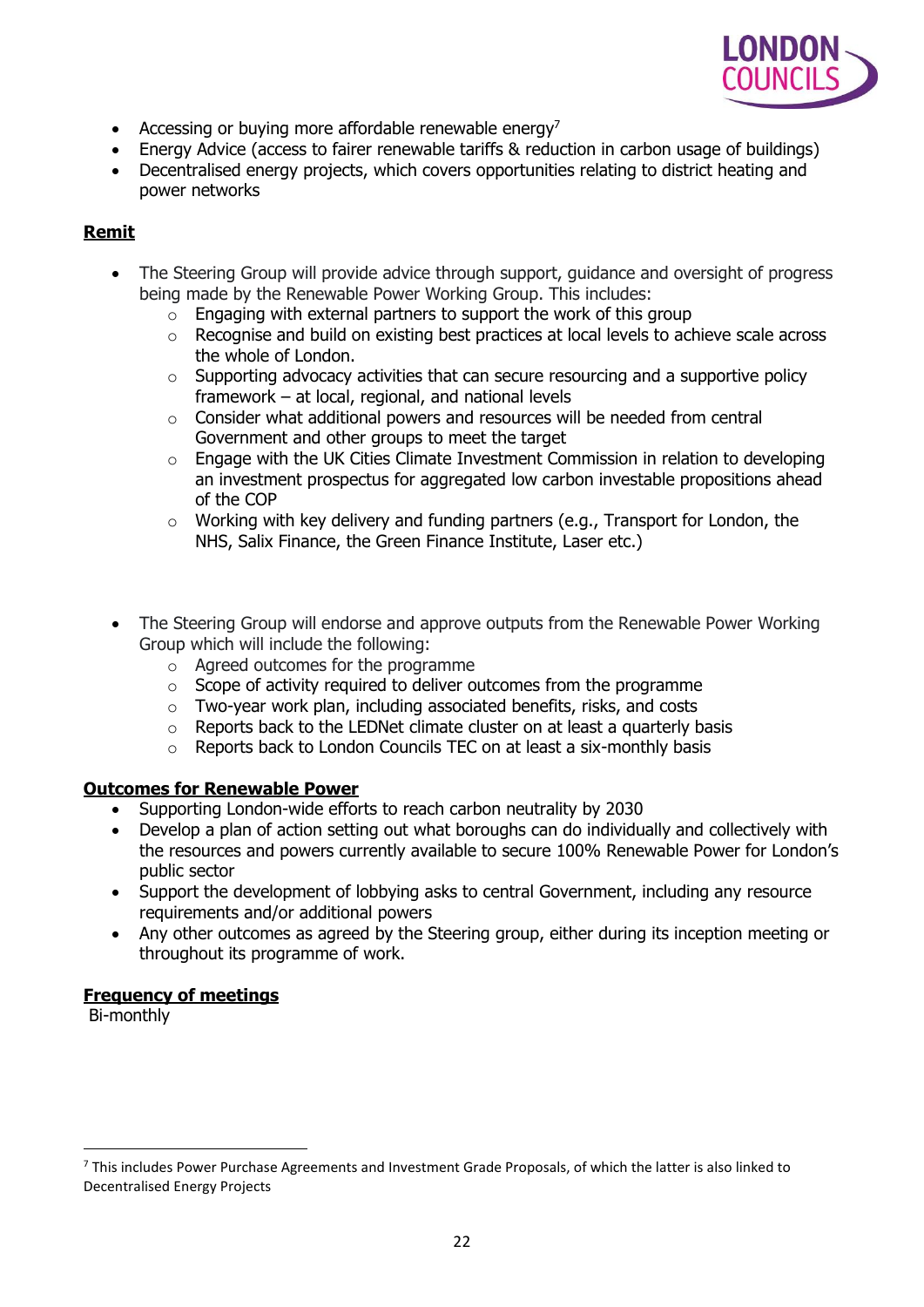

#### 8.2 Working Group Terms of Reference

#### **Terms of Reference: Renewable Power Working Group March 2021**

#### **Background**

During 2019, political engagement with climate change rose significantly, with many boroughs passing climate emergency declarations. Most of these declarations commit the council and the borough to a target for reaching net zero emissions. Even where declarations have not been passed, councils are raising their ambitions on this issue.

In response, the Transport and Environment Committee (TEC) and London Environment Directors' Network (LEDNet) met to discuss the climate emergency in November 2019. A [Joint Statement on](https://www.londoncouncils.gov.uk/node/36794)  [Climate Change](https://www.londoncouncils.gov.uk/node/36794) was subsequently issued in December 2019, which identified a need to act rapidly and collectively on climate change, and support seven climate change priority programmes that boroughs should work together to deliver.

During summer 2020 London Councils opened a call for lead boroughs for each of the seven climate programmes, based on an agreed commissioning brief. This brief requires lead boroughs to oversee the development and delivery of action plan to deliver on the programme's ambition, involving a balanced group of other boroughs and wider partners, to report back to TEC on a six-monthly basis.

In October 2020 meeting, TEC endorsed lead boroughs for the seven climate programmes, including LB Islington as lead borough for Renewable Power for London, with the ambition to '**secure 100% Renewable Power for London's public sector<sup>8</sup> now and in the future'**.

The Working Group has been set up to develop and agree an ambitious and well-supported action plan that outlines how we will deliver the targets set for this programme.

#### **Chair**

LBI Officer (TBC- likely to be Ashwin)

#### **Membership**

- London Boroughs Technical lead officers
- GLA officers
- London Councils representatives
- Additional members as determined by the group (including by invitation to specific meetings where requested)

#### **Scope**

The proposed scope of this workstream:

- Accessing or buying more affordable renewable energy<sup>9</sup>
- Energy Advice (access to fairer renewable tariffs & reduction in carbon usage of buildings)
- Decentralised energy projects, which covers opportunities relating to district heating and power networks

<sup>&</sup>lt;sup>8</sup> This relates to the Local Government Public Sector (not Central Government) but partnerships with other Public Sector organisations will be looked at.

<sup>9</sup> This includes Power Purchase Agreements and Investment Grade Proposals, of which the latter is also linked to Decentralised Energy Projects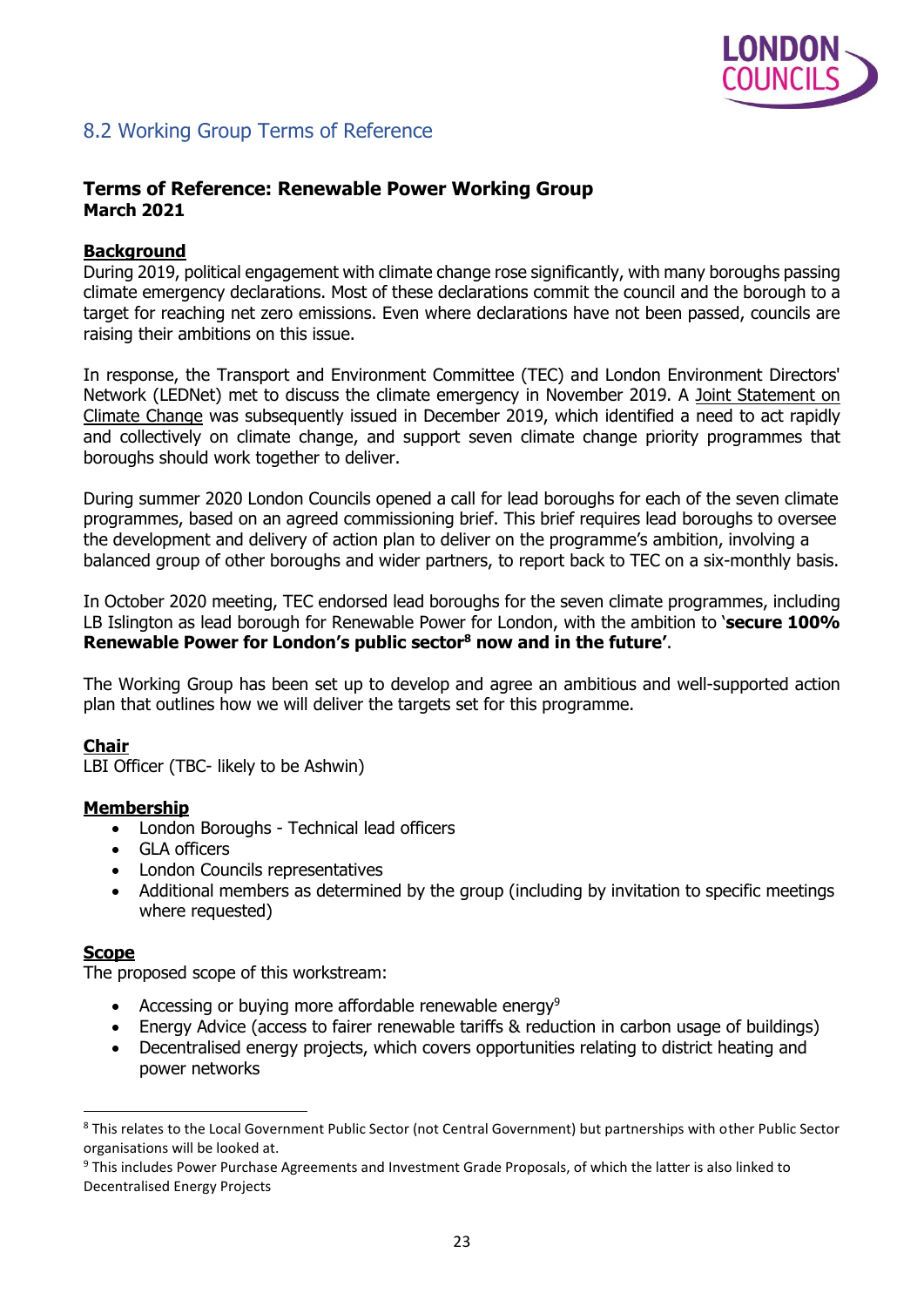

#### **Remit**

- Define individual outcomes to be delivered through the scope of work
- Consider and draft actions and activities that should be taken to deliver outcomes within the scope of work and ensure that it is commensurate with the relevant ambition. This should include associated benefits and risks, and potential costs
- Develop a two-year work plan and oversee the effective delivery of the action plan
- Consider what additional powers and resources will be needed from central Government and other groups to meet the target
- Consider the role of local area energy (LEAP) plans in defining a path to 100% renewable and potentially undertake an evidence-led local area energy plan as a demonstrator initiative. The LEAP needs to be developed and refined with ES to deliver a pan-London approach, support local DNO activities, translate strategy into local action and be crosstechnology.
- Investigate best practice activities that are currently being undertaken at a borough level and identify pathways to achieve scale across the whole of London to secure 100% Renewable Power.
- Investigate and support advocacy activities that can secure resourcing and a supportive policy framework – at local, regional, and national levels – that supports the aim of the action plan
- Investigate cases of collaborative working in this area
- Engage with the other climate programmes with an interface in this area, including  $#1$ Retrofit London, #2 Low-carbon development and #5 Consumption emissions (in relation to energy advice)
- Engage with the UK Cities Climate Investment Commission in relation to developing an investment prospectus for aggregated low carbon investable propositions ahead of the COP
- Identify and engage with external partners to support the work of this group
- Report progress, and escalate relevant issues or key decisions to the Renewable Power Steering Group
- Report back to the LEDNet climate cluster on at least a quarterly basis
- Report back to London Councils TEC on at least a six-monthly basis
- Working with key delivery and funding partners (e.g., Transport for London, the NHS, Salix Finance, the Green Finance Institute, Laser etc)

#### **Outcomes**

- Supporting London-wide efforts to reach carbon neutrality by 2030
- Develop a plan of action setting out what boroughs can do individually and collectively with the resources and powers currently available to secure 100% Renewable Power for London's public sector
- Support the development of lobbying asks to central Government, including any resource requirements and/or additional powers
- Any other outcomes as agreed by the group, either during its inception meeting or throughout its work programme.

#### **Frequency of meetings**

**Monthly**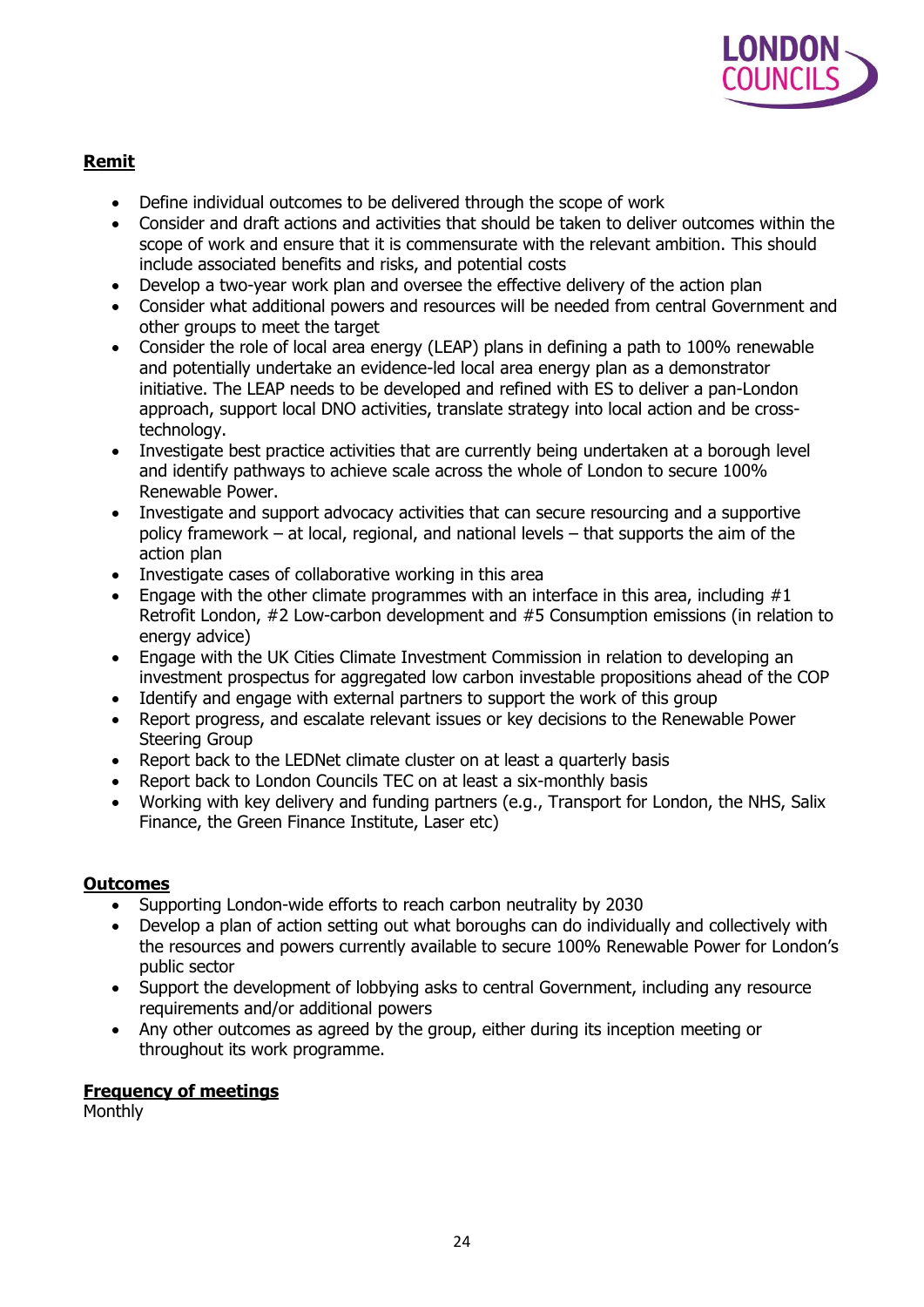

#### <span id="page-25-0"></span>8.3 Secure funding to resource programme through grant funding, borough contributions and in discussion with London Councils

To deliver on the activities in the action plan, additional funding is required. A plan will be developed which includes a strategy and an 'offer document' with benefits for investors.

At the Steering Group in December 2021, a request was sent for boroughs and partners to invest £10k into the programme (£5k minimum) which Islington Council has committed to.

The following has been identified as potential sources of funding:

- 32 London boroughs and the City of London: Call out to be potentially sent through LEDNet (coordinated by LBEG and ALEO.) This needs to be potentially consolidated with financial asks for all London Councils programmes instead of each programme asking for resourcing for their programme.
- BEIS
- Energy Hubs
- GLA
- DNO's: i.e., UKPN who are potentially establishing a team to help support local authorities in July 2022
- Universities
- Consultants: Laser, Turner and Townsend, Energy Systems/ Connected Places Catapult.
- Grant funding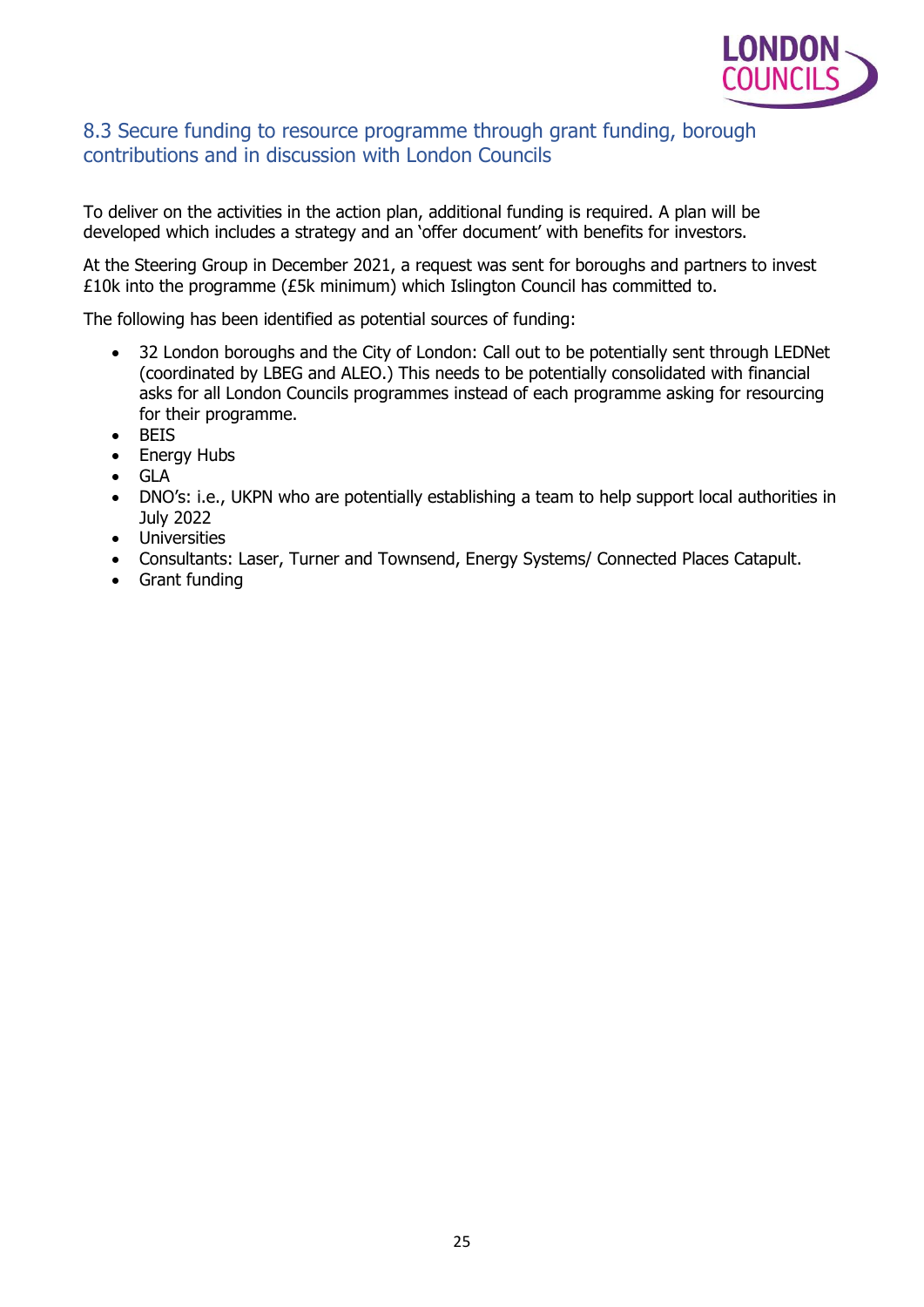

#### <span id="page-26-0"></span>8.4 Map Interdependencies with other London Council programmes

To avoid duplication and ensure that all seven London Councils Climate Change programmes are effective, it is important that interdependencies be mapped out with the six other programmes.

The following has preliminary been identified:

- Retrofit London: for Decentralised Energy in whole system approach and retrofitting domestic properties. For Energy Advice: Some energy efficiency advice services, directed at those on low incomes, also signpost to and support applications for 3rd party funding schemes for physical energy efficiency measures. For the able to pay sector, this progressive advice pathway, from behavioural advice through to provision of or signposting to advice and support on retrofit would be also seem to be logical, as it sits within the remit of reducing domestic energy consumption. For this reason, the energy advice strategy will be agreed with the Retrofit work stream, to maximise effectiveness and minimise duplication.
- Low Carbon Development: heat networks development for Decentralised Energy.
- Resilient and Green: use of green and blue spaces for Renewable Energy generation.
- Low Carbon Transport: whole system energy approach
- Build the Green Economy: economic benefits and developing the skills/ capacity required.
- One World Living: embodied emissions in manufacturing Renewables, ensuring they are built to last and are responsibly disposed of.

This mapping will help to further define the scope of the programme. The initial preliminary thinking regarding the scope for each work stream is:

- 1. Decentralised Energy:
	- a. Social housing and public realm LA buildings are within scope as this is what this group has direct control over/strong influence.
	- b. Other housing tenures, public sector buildings such as the NHS/TFL and any other building type that this group can coordinate, and influence is within scope
	- c. Planning, enforcement, and low carbon development to be within scope.
- 2. Accessing or Buying more Affordable Renewable Energy:
	- a. Energy that Local Government and other public sector institutions in London (collectively, 'London Public Sector bodies') are responsible for procuring are in scope, this includes communal suppliers in resident housing blocks.
	- b. Domestic energy supplies are outside of scope, as council's do not have direct responsibility for these supplies, instead this will be covered within the Energy Advice work stream.
- 3. Energy Advice:
	- a. Out of scope: Physical measures i.e., building fabric and retrofitting of domestic homes - already covered in Retrofit London ambition led by Waltham Forest and Enfield. Referrals to retrofit programmes through energy advice services will however be in scope.
	- b. Out of scope: Business behaviour considered important but for now to be considered as part of a second phase.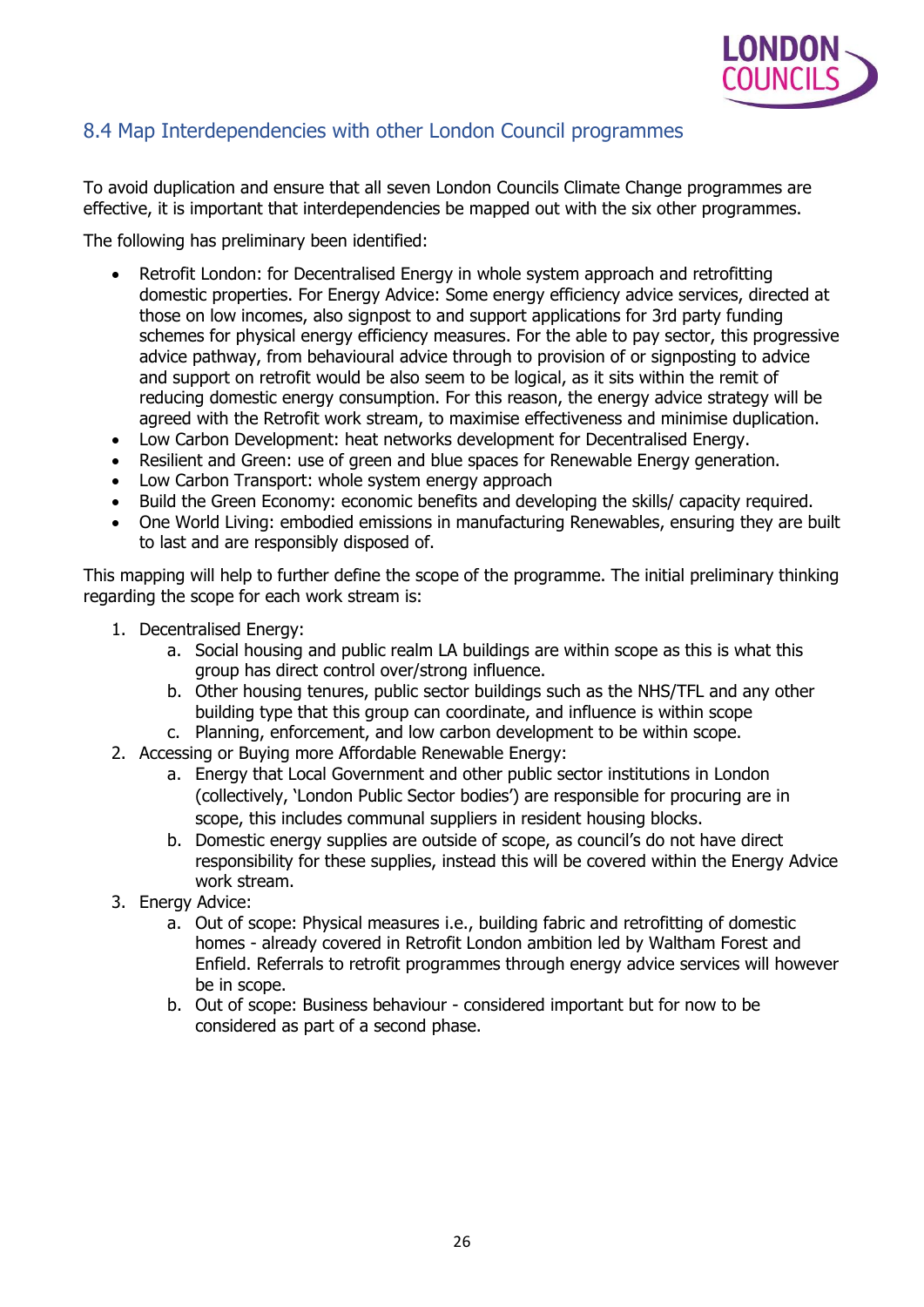

#### <span id="page-27-0"></span>8.5 Assess the current London wide picture of decentralised energy projects and pipeline schemes to inform opportunities and the future programme

To set the foundations strong for the work stream, it is important to understand what the current landscape is for decentralised projects and to critically assess this. This will help to understand what the potential future opportunities are and ensure that any future proposals add value and build on previous work.

- 1. Existing/forecast heat networks and renewable energy technologies for London/boroughs
- 2. Future opportunity areas already identified for Decentralised Energy i.e., strong local community organisation, large development area. Identify areas in or near London that may be suitable for large-scale renewable generation (zoning).
- 3. GLA pathways to net zero by 2030 evidence base (to be published in Jan 2022)
- 4. Ofgem price caps
- 5. Potential London-wide behaviour change campaign for planners and developers
- 6. The following tools have been identified:
	- a. Heat Network Zoning Consultation<sup>10</sup>
	- b. [NCA document released that identifies heat sources](https://www.gov.uk/government/publications/opportunity-areas-for-district-heating-networks-in-the-uk-second-national-comprehensive-assessment) $11$  nationally
	- c. GLA delivery models' research
	- d. [GLA Heat Map](https://maps.london.gov.uk/heatmap)<sup>12</sup>: can this map waste heat? Tube, sewers, data centres etc., YouTube tutorials being created for user testing
	- e. UKPN are upgrading their connections portal for approvals to the DNO, high level estimate of costs to connect and enhanced information Infrastructure map such as roads, rail etc. that impact network extensions. Embedded capacity register (details all current and planned generators in London megawatt.) London borough level generation and storage technology projections up to 2050. Something for similar for SSE?
	- f. [Energy Systems Catapult:](https://es.catapult.org.uk/report/local-area-energy-planning-the-method/)<sup>13</sup> offering to compile Local Area Energy Plans for local authorities (for a price)
	- g. London Building Stock Model: including heritage buildings.
	- h. [London Solar Opportunity Map](https://www.london.gov.uk/what-we-do/environment/energy/energy-buildings/london-solar-opportunity-map)<sup>14</sup> for PV/Solar Heat
	- i. [Heat pump retrofit in London](https://www.london.gov.uk/sites/default/files/heat-pump-retrofit-in-london-v2.pdf)<sup>15</sup>
	- j. [London's Lost rivers report](https://static1.squarespace.com/static/5d30896202a18c0001b49180/t/5d91e0881dde4e2bb83c4593/1569841318623/LostRivers_heat_seeking_report.pdf) $16$

<sup>10</sup> <https://www.gov.uk/government/consultations/proposals-for-heat-network-zoning>

<sup>11</sup> [https://www.gov.uk/government/publications/opportunity-areas-for-district-heating-networks-in-the-uk-second](https://www.gov.uk/government/publications/opportunity-areas-for-district-heating-networks-in-the-uk-second-national-comprehensive-assessment)[national-comprehensive-assessment](https://www.gov.uk/government/publications/opportunity-areas-for-district-heating-networks-in-the-uk-second-national-comprehensive-assessment)

<sup>12</sup> <https://maps.london.gov.uk/heatmap>

<sup>13</sup> <https://es.catapult.org.uk/report/local-area-energy-planning-the-method/>

<sup>14</sup> <https://www.london.gov.uk/what-we-do/environment/energy/energy-buildings/london-solar-opportunity-map> <sup>15</sup> <https://www.london.gov.uk/sites/default/files/heat-pump-retrofit-in-london-v2.pdf>

<sup>16</sup>[https://static1.squarespace.com/static/5d30896202a18c0001b49180/t/5d91e0881dde4e2bb83c4593/156984131862](https://static1.squarespace.com/static/5d30896202a18c0001b49180/t/5d91e0881dde4e2bb83c4593/1569841318623/LostRivers_heat_seeking_report.pdf) [3/LostRivers\\_heat\\_seeking\\_report.pdf](https://static1.squarespace.com/static/5d30896202a18c0001b49180/t/5d91e0881dde4e2bb83c4593/1569841318623/LostRivers_heat_seeking_report.pdf)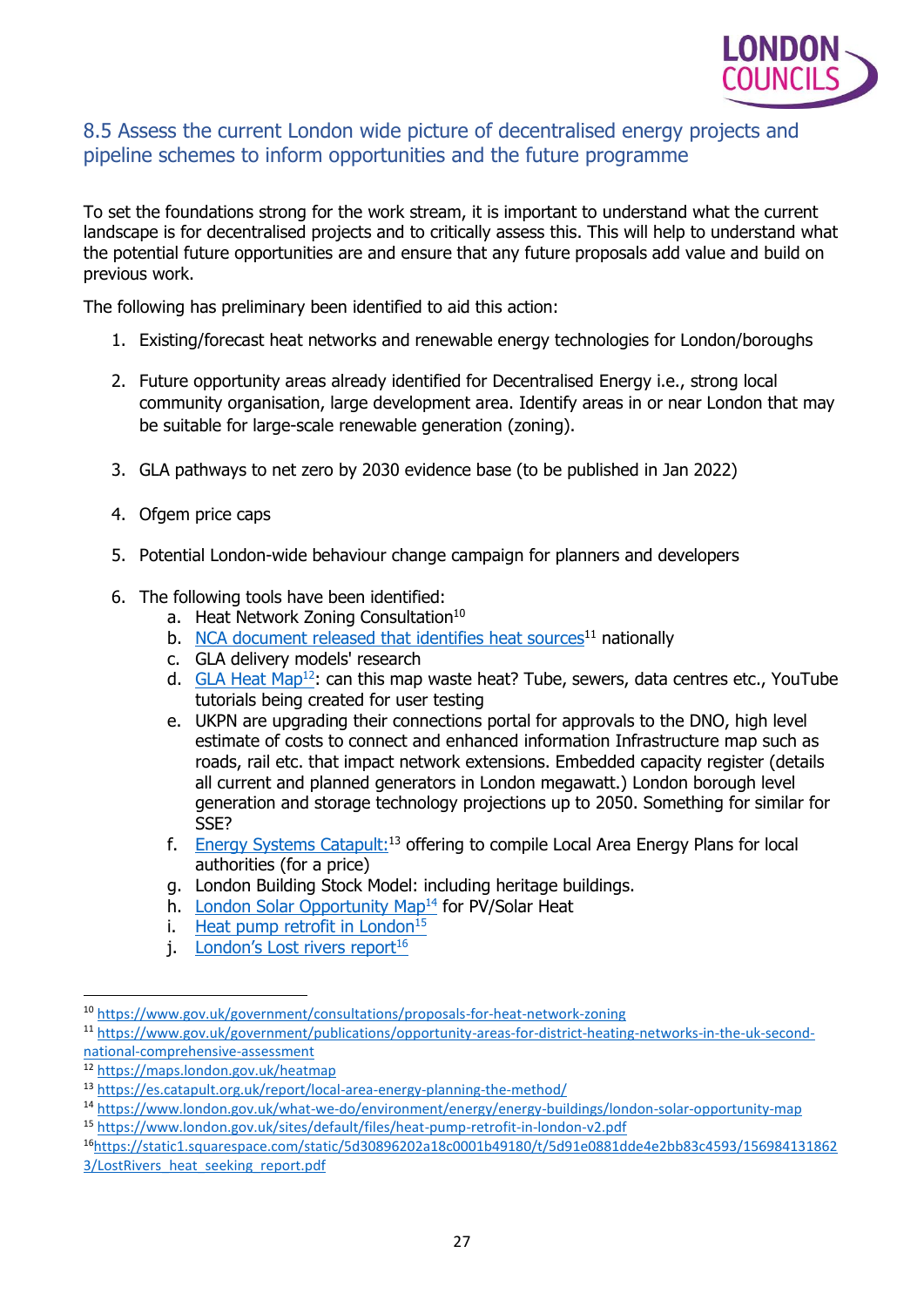

- k. [Cities and Community Energy](https://protect-eu.mimecast.com/s/sCluCnr6YCp0WzktE2-WH?domain=communityenergy.london)<sup>17</sup>
- I. UKPN network diagrams are available [here](https://www.ukpowernetworks.co.uk/safety/around-power-lines/request-plans-showing-where-electricity-cables-are) $18$
- m. Forthcoming Hidden Carbon Economy report by Energy Unlocked and Quant Energy.
- n. Islington Council: the new build NZC strategy/plan looks to exploit low energy options i.e., heat networks as a statement of intent. This is also built into local policy and the local plan. As a practical step, the Islington net zero SPD
- o. energy master planning commitments across boroughs
- p. Funding opportunities including energy funders such as BEIS
- q. Funding structures including third parties:
	- i. Financing heat networks in the UK: guidebook
	- ii. Heat networks: procuring finance
	- iii. Heat network electricity revenues and licencing
	- iv. Assessment of the costs, performance, and characteristics of UK heat networks
- 7. Best practice examples/lessons learnt:
	- a. North London group representing 7 boroughs who are currently working together to develop a coordinated heat network approach
	- b. GLA Local Energy Accelerator
	- c. Views on repurposing greenbelt/brownfield sites for renewable development
	- d. Land availability for direct wire connections in London
	- e. How much competition is there for space as conversion to electric vehicles starts to use increased electricity
	- f. Lambeth heat decarbonisation study, Enfield, Waltham Forest: technical and governance, [SELCHP](https://www.selchp.com/)<sup>19</sup> energy recovery facility (the plant provides energy to a heat network in the London borough of Southwark that supplies heat to 2,500 properties.)
	- g. Bunhill Heat and Power Network (Islington)
	- h. GreenSCIES (Islington)
	- i. Energetik (Enfield)
	- j. Lessons learnt from other types of collaborative procurement such as GULCS
- 8. Technologies and design:
	- a. Transition to net zero technologies will be included
	- b. District Heat Network and smart grids to reduce grid energy demand
	- c. Local battery storage fed by solar PV and energy-sharing from EV's
	- d. High standards to future proof district heating systems including hydrogen-enabled CHP, battery storage, fuel cells, pragmatic fabric first approach to buildings, conservation/ listed buildings restrictions, connections to grid and support local grid demand
	- e. flexing battery and heat storage using off-peak periods with lower energy charges, hybrid technologies, whole system approach
- 9. Skills/knowledge:

<sup>17</sup> <https://protect-eu.mimecast.com/s/sCluCnr6YCp0WzktE2-WH?domain=communityenergy.london>

<sup>18</sup> [https://www.ukpowernetworks.co.uk/safety/around-power-lines/request-plans-showing-where-electricity-cables](https://www.ukpowernetworks.co.uk/safety/around-power-lines/request-plans-showing-where-electricity-cables-are)[are](https://www.ukpowernetworks.co.uk/safety/around-power-lines/request-plans-showing-where-electricity-cables-are)

<sup>19</sup> <https://www.selchp.com/>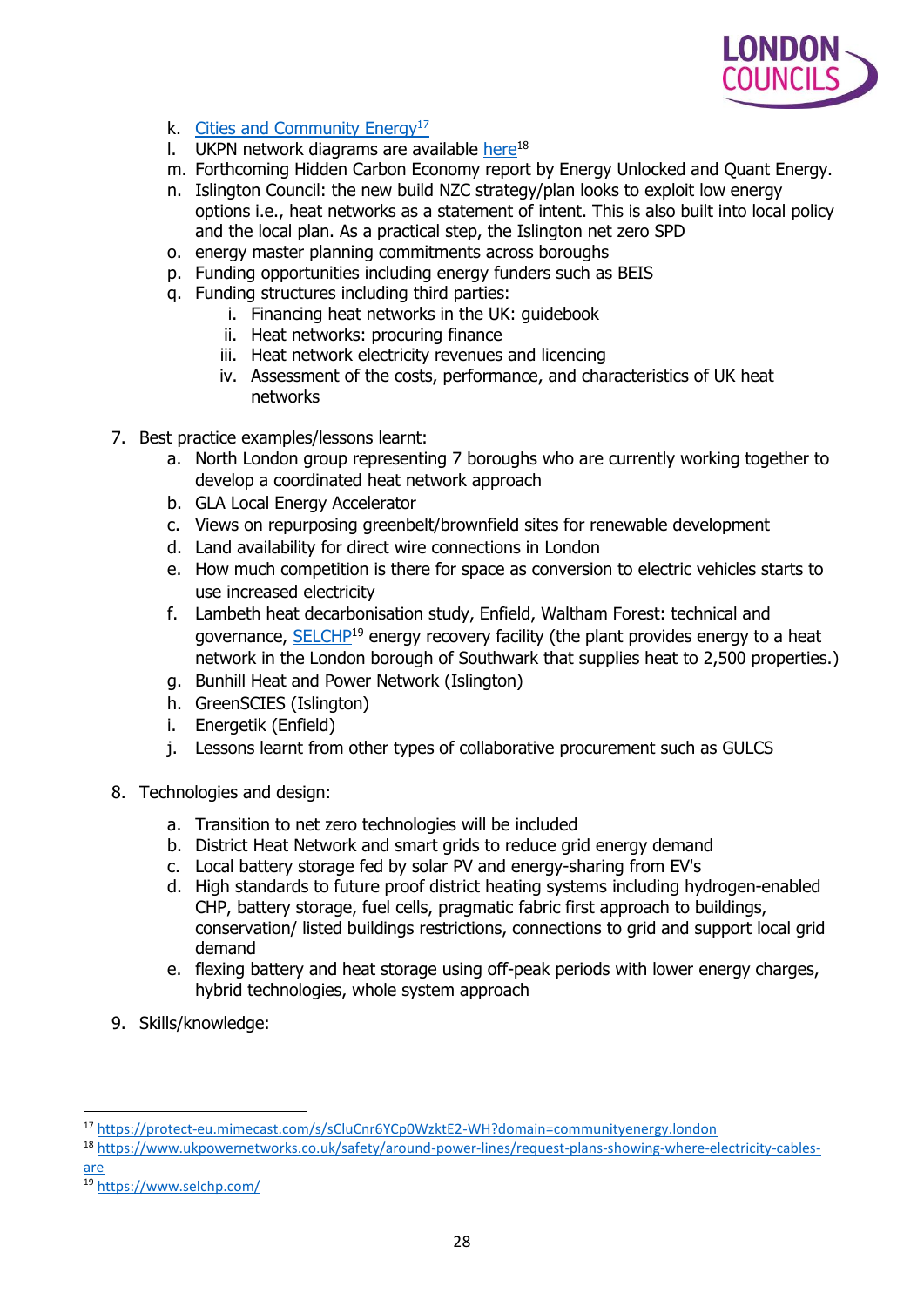

- a. Map of skills and capabilities and how this is currently built within planning teams on energy infrastructure planning. Linking in with UK Cities Climate Investment **Commission**
- b. independent skills and advisory capabilities for both analysis and particularly optimisation and post-commissioning operations
- c. Explore the potential of a pan-London DE Knowledge Hub comprising technical and third-party financial skills and terms of reference to accelerate and support the delivery of local climate emergency actions

#### 10. Financial Models

- a. Capital requirements for heat supply chain & operational cost of heat sources,
- b. Tariff price (revenue) for heat, does this attract investors and share benefits between all stakeholders and users?
- c. Financing models for public/private sectors to participate in development and operations including governance structure options and public procurement
- d. Strategies for later phase development funding and exit strategies for existing investors,
- e. Processes to seek and secure initial capital funding and working capital requirements
- f. Explore consumer protection and regulatory impact on risk and reward in energy networks
- g. Confirm certainty for resources and prioritise investments in a complex development chain to avoid delays,
- h. contractors (creating the market for distributed energy resources),
- i. sources of compliant funding stacks including pension funds, Carbon offset, municipal climate bonds,
- j. Does financial modelling distinguish between costs for business case development (revenue) and that for hard infrastructure (capital), and include total costs and total benefits including social and environmental value
- k. Consider the counterfactual technology (gas-fired CHP?) and the total invoiced cost of the heat to the end-user: impact of fossil fuel carbon taxes, carbon cost for users, tariff to incentivise homeowners to improve insulation (challenge with Private sector, work with Owner Occupiers.), GLA Local Energy Accelerator
- l. Link in with UK Cities Climate Investment Commission
- 11. Network Ownership and governance:
	- a. Roles of Special Purpose Vehicles (SPV) to design, finance (capital and assets) and deliver projects, de-risk the process and manage post-commissioning operational risk i.e., sub regional groups within London i.e., South London group, tailored approach for local areas and 'villages', ESCO's/developers, and construction SPV's, legalities (advice on setting up partnerships.)
	- b. Link in with UK Cities Climate Investment Commission
	- c. What is the ownership in the community (time or £ investment)?
	- d. What is the current heat network consultancy spec? Does it include appropriate governance models and public procurement requirements?
- 12. Residents and communities
	- a. Communication and understanding of real benefits, levels of engagement to reassure about in-home and in-street disruptions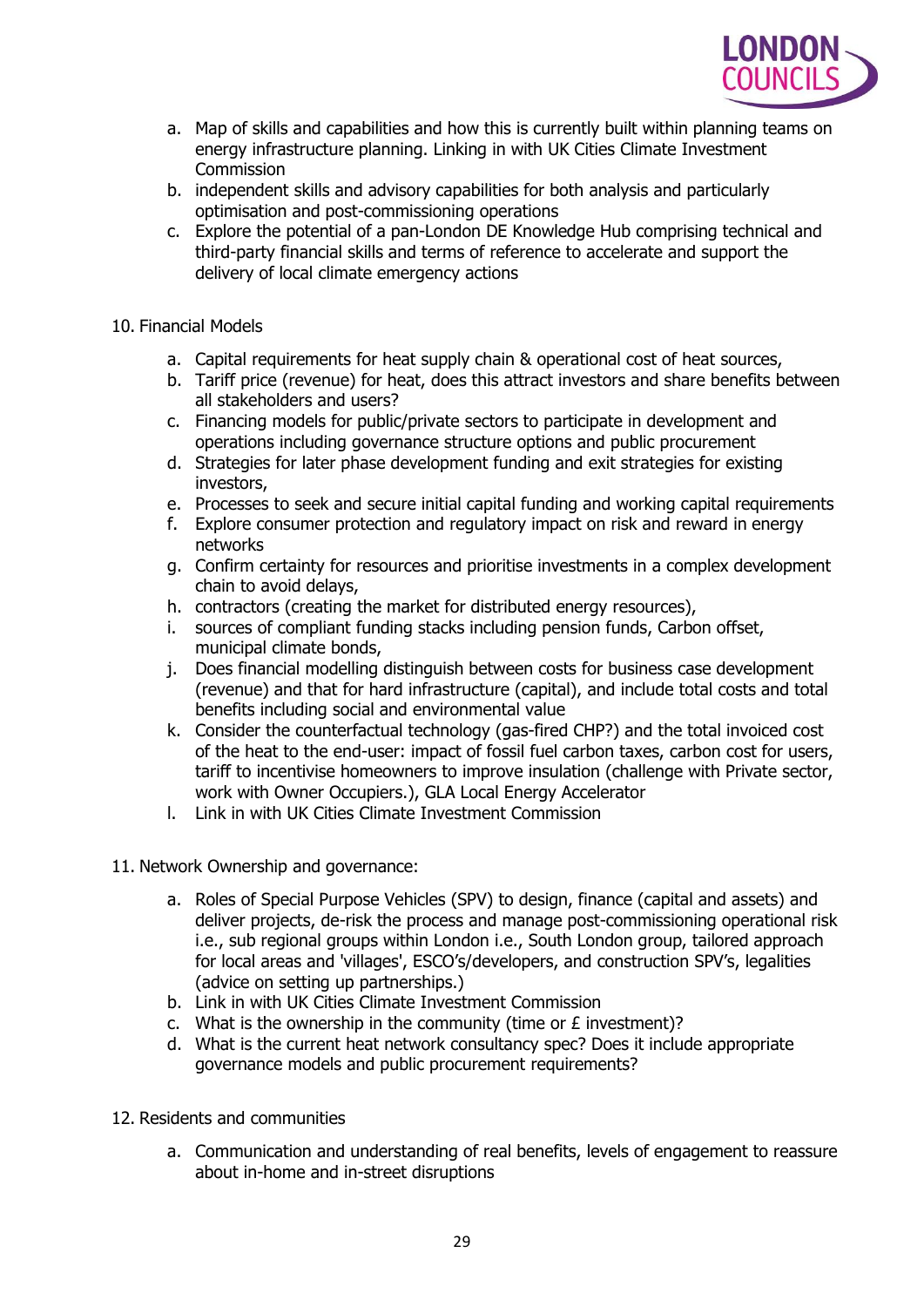

- <span id="page-30-0"></span>b. Current knowledge on low-carbon technology across the communities, what education take place in the community on CHP to see the need for investment
- c. How do residents support projects and what education is there on end user controls?
- d. How do projects cut across different housing tenures? Are S20 used?
- e. How is equality of access to heat networks ensured and does this recognise the vulnerable and those experiencing fuel poverty?
- f. Is there coordination in works with other large-scale infrastructure projects? I.e., Thames Water and UKPN/SPEN etc. Use of GLA infrastructure coordination planning tool sufficient?

8.6 Publish London wide report on Decentralised Energy opportunities based on a potential sub-regional model to inform funding strategy to develop high level business cases for investment.

Taking the outputs of 8.5, a report will need to be produced on Decentralised Energy to move forward and achieve the ambition.

The following has preliminary been identified:

- 1. London/borough targets and tracking methodology for:
	- a. Heat networks and renewable energy technologies
- 2. Define what success looks like for the work stream, i.e., X amount of heat networks by X date.
- 3. What technology should we be baselining against? Initial thinking is CHP units that are  $H_2$ ready
- 4. Engage early with whole system approach to facilitate the net zero transition at lowest cost. Scenario analysis to determine which path to go for decarbonisation.
- 5. Identification of sub-regional groups to be set up
- 6. Principles to follow pathways
- 7. Are there enough tools or do they need updating and tutorial/seminar approaches to achieve best value?
- 8. Key stakeholders and potential asks
	- a. Central Government:
		- i. Funding/ raising capital support,
		- ii. Heat Network Zoning Consultation,
		- iii. Policy/Roadmaps to decarbonise and clarity on hydrogen,
		- iv. Business case for funding for London and fitting in with the levelling up agenda,
		- v. Regulations to assist the development of brownfield sites,
		- vi. Removal of uncertainty around:
			- 1. forthcoming regulated market for charging heat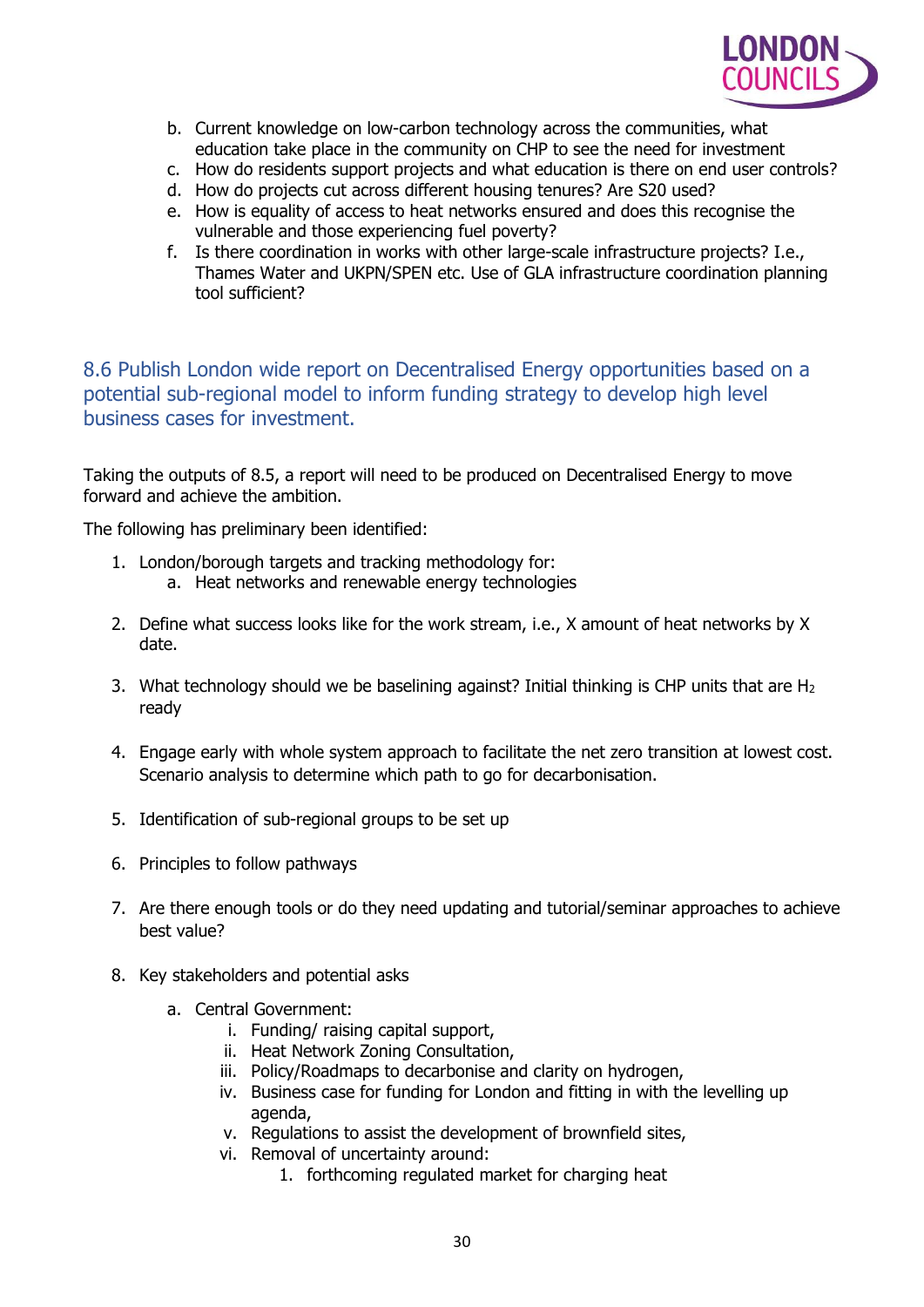

- 2. price cap for renewable heat
- 3. Date for cut from installation/refurbishment of fossil fuel heating systems
- 4. Clarity on CHP as a transition technology
- b. GLA
	- i. Ask to add layer to the London Heat Map for future potential redevelopment clusters and review major waste heat sources – to inform developers at preapp stage about "clusters". Current heat map is driven by existing heat loads and future networks that have already gone through detailed costly feasibility. Need interim stage to influence developers to work together, updating the heat map and the working group to be a user group that feeds into the design and update process, ask for resources to create a borough level-zoning map?
	- ii. Long term funding of Local Energy Accelerator?
- c. LAs: working together more closely generally and key points include:
	- i. Convincing Council leadership and Members for them to see the need and benefits and commit to early investment/delivery partners,
	- ii. Evidence-based approach from distributed energy systems in operation
	- iii. Local Area Energy Plans to embed decentralised energy as an integrated systems approach
	- iv. Update planning process to encourage uptake of decentralised energy projects, addressing the challenge of conservation areas and heritage buildings
	- v. Commit resources in Councils to lead the process and implement the planning requirements, (early planning involvement required as procurement can take an exceptionally long time)
	- vi. [Community Energy in a](https://protect-eu.mimecast.com/s/Vx7kCpQLRuErwG7TkT0h-?domain=communityenergy.london) Climate Emergency<sup>20</sup>: CEL have prepared this major report which reviews all London borough climate plans, and examines actions undertaken to support community-related climate activities across a range of areas, but particularly those supporting community energy schemes.
- d. Other public sector institutions: NHS, TfL (including how can heat networks cross railways?), other public and private (e.g., data centres) sources of waste heat as both sources and users of heat and energy
- e. DNO: UKPN/SSE Southern: helping to facilitate connections and share data on waste heat, [Community Energy and London's electricity distribution network: new report](https://protect-eu.mimecast.com/s/mZ6pCoQXvupNwMQtW7gKt?domain=communityenergy.london) $21$ : The forthcoming price control for the electricity network (called RIIO-ED2), will set the direction for a crucial period of the energy transition from 2023 to 2028 across Great Britain. London is no exception. This report examines what the community sector most needs from its local network at this key transitional moment and makes a series of recommendations
- f. Utilities companies: coordination for whole system approach, Thames Water to share sewer locations through infrastructure deliver plans and permissions for water source heat pumps.

<sup>20</sup> <https://protect-eu.mimecast.com/s/Vx7kCpQLRuErwG7TkT0h-?domain=communityenergy.london>

<sup>21</sup> <https://protect-eu.mimecast.com/s/mZ6pCoQXvupNwMQtW7gKt?domain=communityenergy.london>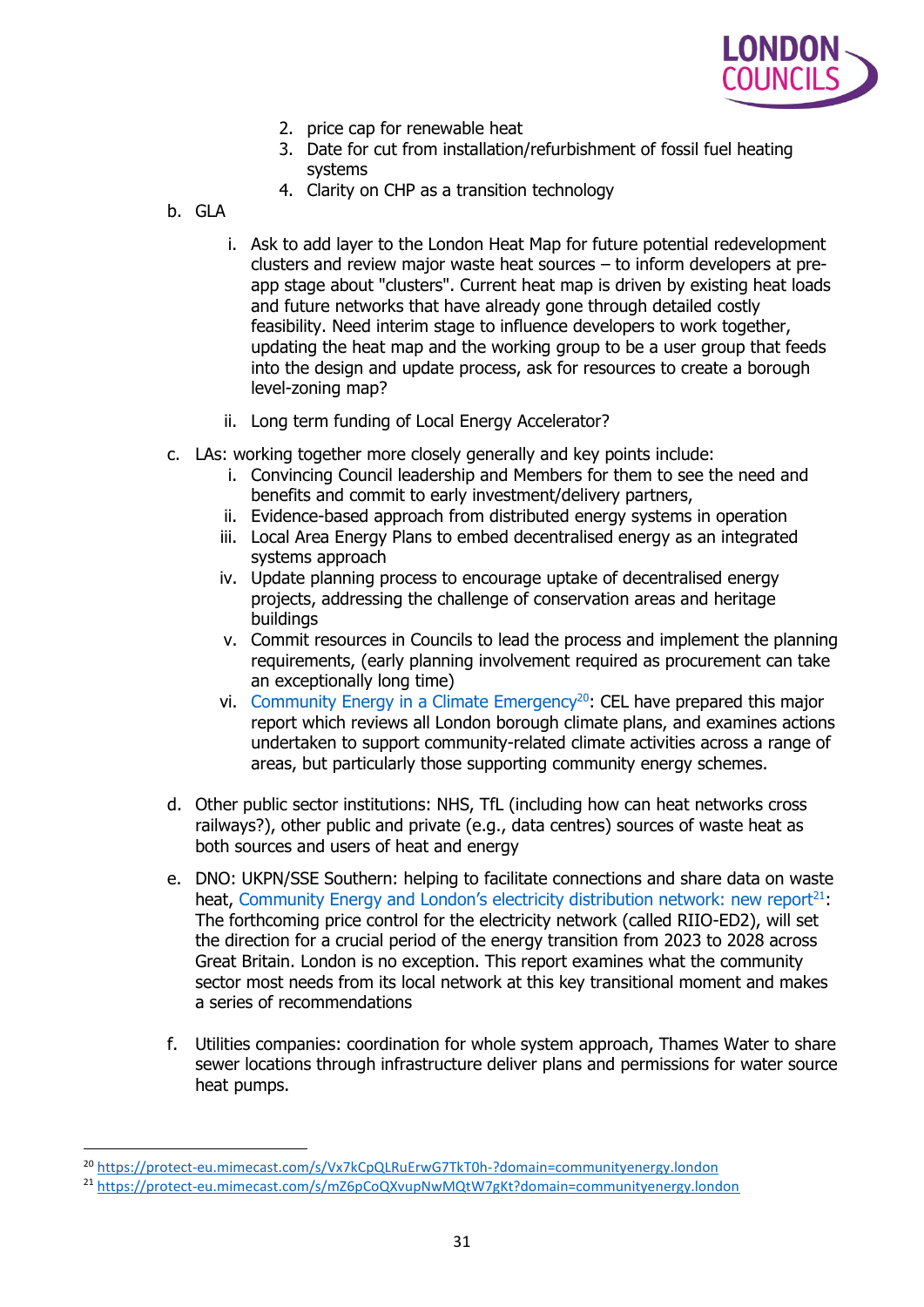

<span id="page-32-0"></span>8.7 Assess the current procurement position across the capital including broader public sector family e.g., NHS and establish position on carbon reporting for Renewable Energy Guarantee of Origin certificates (REGO) and Power Purchase Agreements (PPA)

To set the foundations strong for the accessing or buying more affordable energy workstream it is important to first understand the current landscape of procurement positions across the capital. As well as come to a position on carbon reporting of purchasing REGO's and PPA's.

- 1. Existing/forecast Renewable Energy procurement demand (cost, quantities etc.) for London Public Sector Bodies. Including different load profiles using collaborative data and links to building decarbonisation, which could change demand for energy in the future. Understanding the level of appetite for collaborative procurement
- 2. GLA pathway to 2030 evidence base (to be published in Jan 2022)
- 3. Current contractual arrangements for London Public Sector bodies (length and approach) including collaborative arrangements (GLA/TFL group buying and West London Green Energy Procurement.)
- 4. Who are the key players?
- 5. How do organisations report that they are sourcing renewable power?
- 6. Different energy supply/investment options for reporting reduced carbon emissions. What are their advantages/disadvantages/risks (economics, environmental, social, tax implications)?
- 7. What short-term options are available until any longer-term procurement and/or investment opportunities are live?
- 8. Who are the key players?
- 9. What happens if too much energy is bought? Can this be sold on?
- 10. How is Renewable energy covered that is not from PPAs?
- 11. Different technologies used, including storage
- 12. Any impact on third party clients being able to opt into forward contracts?
- 13. Locations of sources
- 14. What additionality do they bring in?
- 15. Any complications with internal procurement/finance/tax regulations on length of supply contracts?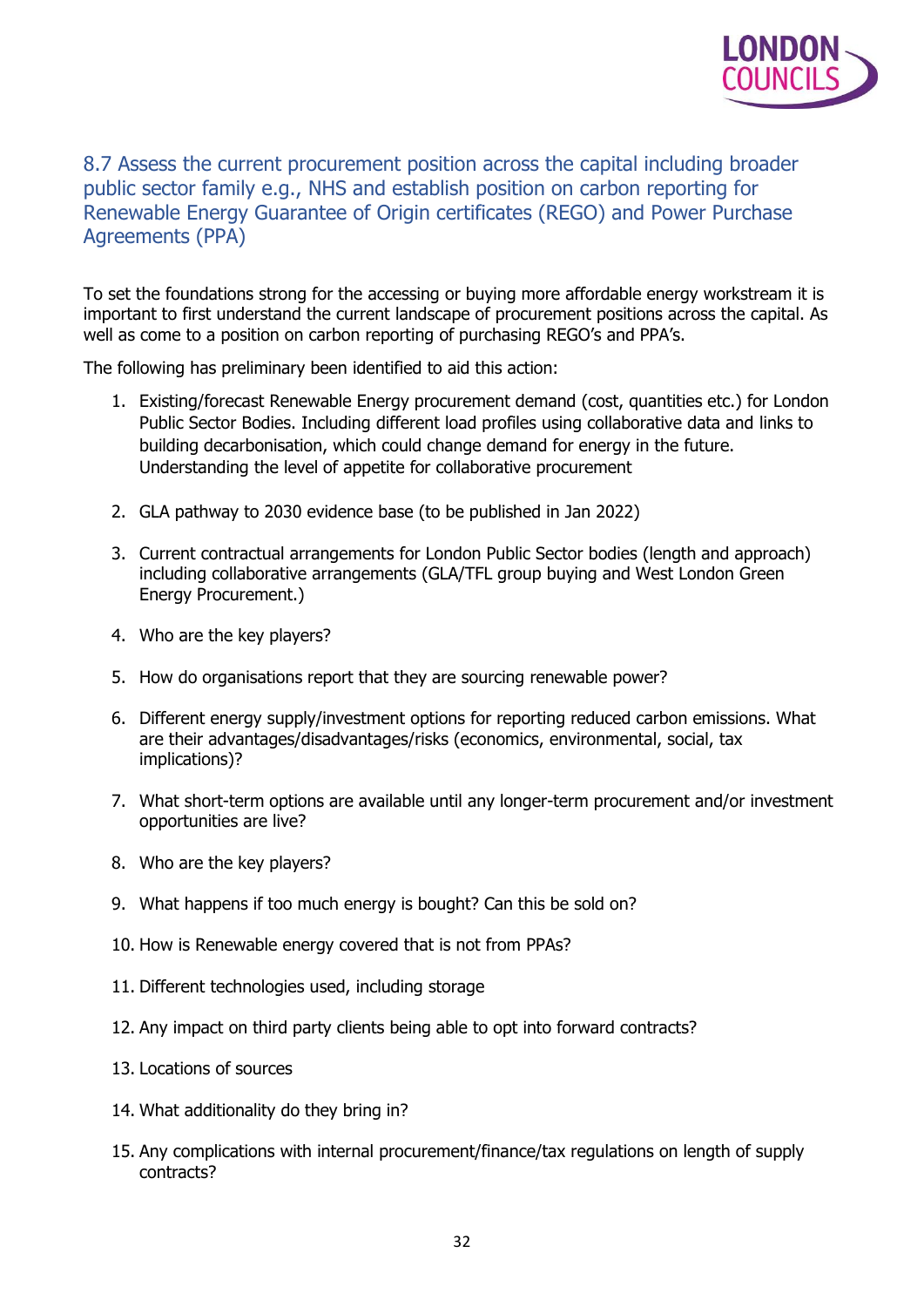

- 16. Learnings from other Power Purchase Agreements
- 17. Understanding customer owned renewable generation assets
- 18. Local Partnership Carbon Accounting tool
- 19. LGA procurement toolkit
- 20. What is the accounting impact of entering into long term contracts (liabilities created & accounting treatment)? Both from the IFRS/balance sheet perspective & Public Sector Net Debt.
- <span id="page-33-0"></span>21. What organisations can advise?
- 22. What commitments do bodies need to make prior to any collaborative procurement or investment commencing?
- 23. What are the consequences to all parties if an authority declines to enter into the final?
- 24. Lessons learnt from other types of collaborative procurement such as GULCS
- 25. Heat procurement:
	- a. What options are available for non-electrical Renewable Heat and what is the policy set?
	- b. Is it assumed all heat will become electrified?
- 26. Are there any requirements for a London wide behaviour change campaign?

#### 8.8 Investigate collaborative routes to market

Taking the outputs of 8.8, an investigation on what collaborative routes there are to market will need to take place.

- 1. London/borough targets and tracking methodology for Renewable Energy procurement (London Public Sector bodies)
- 2. Define what success looks like
- 3. Decide a shortlist of 5 preferential options (e.g., 3rd party PPA, existing PPAs, sleeved, virtual)
- 4. What technologies and locations are preferable / acceptable / not acceptable for renewable generation?
- 5. Position on definition of Renewable power. The current working definition is as electricity supplied from UK-based REGO-eligible generation sources, excluding Biomass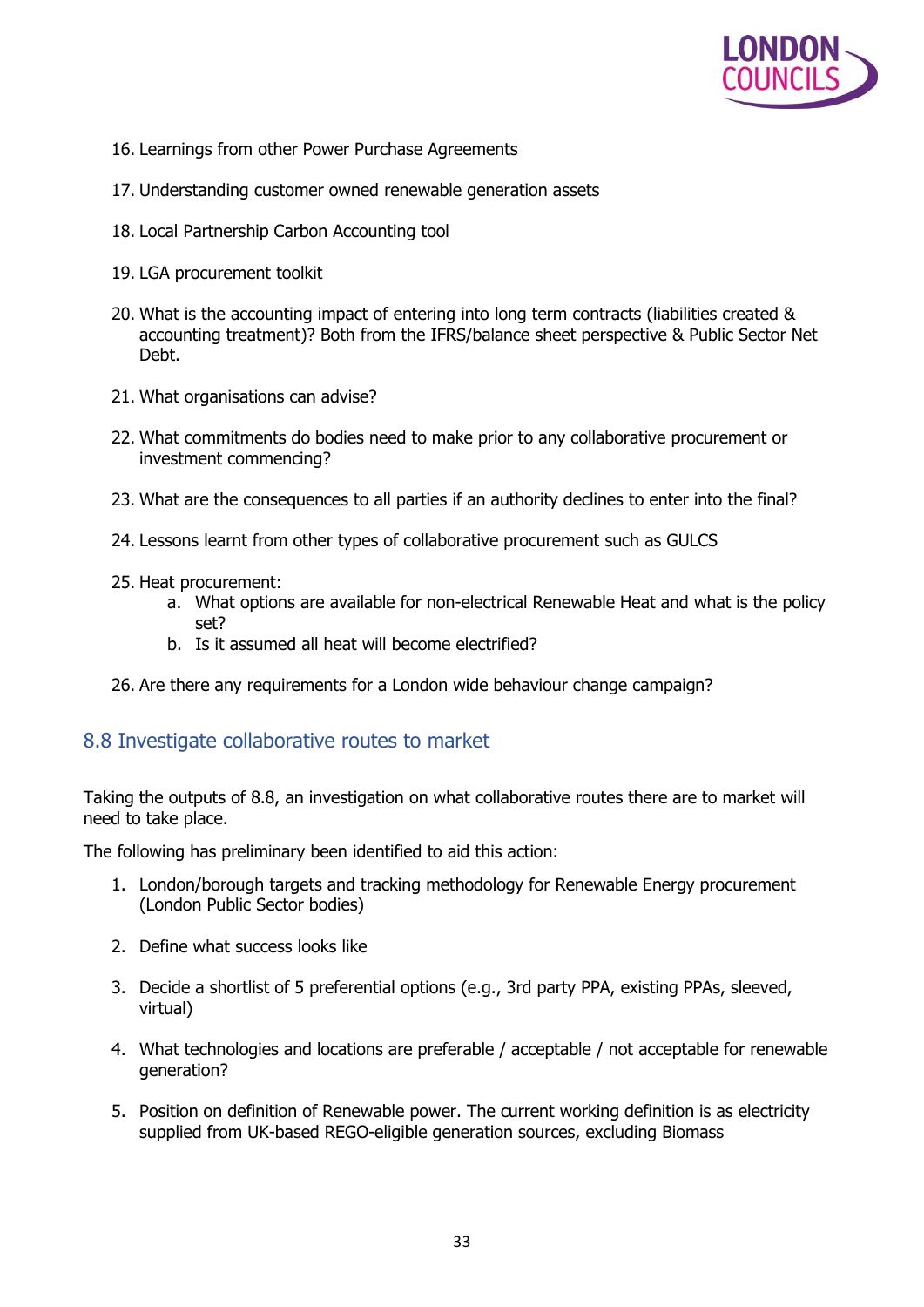

- 6. Understand ideal numbers of bodies to form any collaborative procurement / investment exercising, including the trade-off between purchasing power and complexity of a larger group
- 7. What vehicle to use to drive forward procurement exercise?
- 8. What should be used to evaluate potential bids?
- 9. Costs and funding options for upfront administration, procurement, and legal costs for each potential procurement/investment option. Then, for each potential procurement/investment option, costs, paybacks, £ per tonne cost avoidance and how this could be financed (e.g., role of pension funds, climate bonds, carbon offset funds, core budgets), Link in with UK Cities Climate Investment Commission
- 10. Key stakeholders and potential asks
	- a. Central Government: engage with BEIS and Ofgem, drive forward grid decarbonisation, understanding regulations, will REGOs be valid going forward as part of green tariff review? Any accounting impact of entering long term contracts (liabilities created & accounting treatment). Both from the IFRS/ balance sheet perspective & Public Sector Net Debt. Is there an opportunity for govt. to carve out liabilities for renewable purchasing?
	- b. London Public Sector bodies: Training of finance and legal teams about potential purchasing strategies
	- c. Energy providers: develop the renewable tech investment to ensure there is sufficient renewables supply for the long-term future
	- d. UKPN: helping to facilitate connections and ensuring grid infrastructure meets borough and programme needs.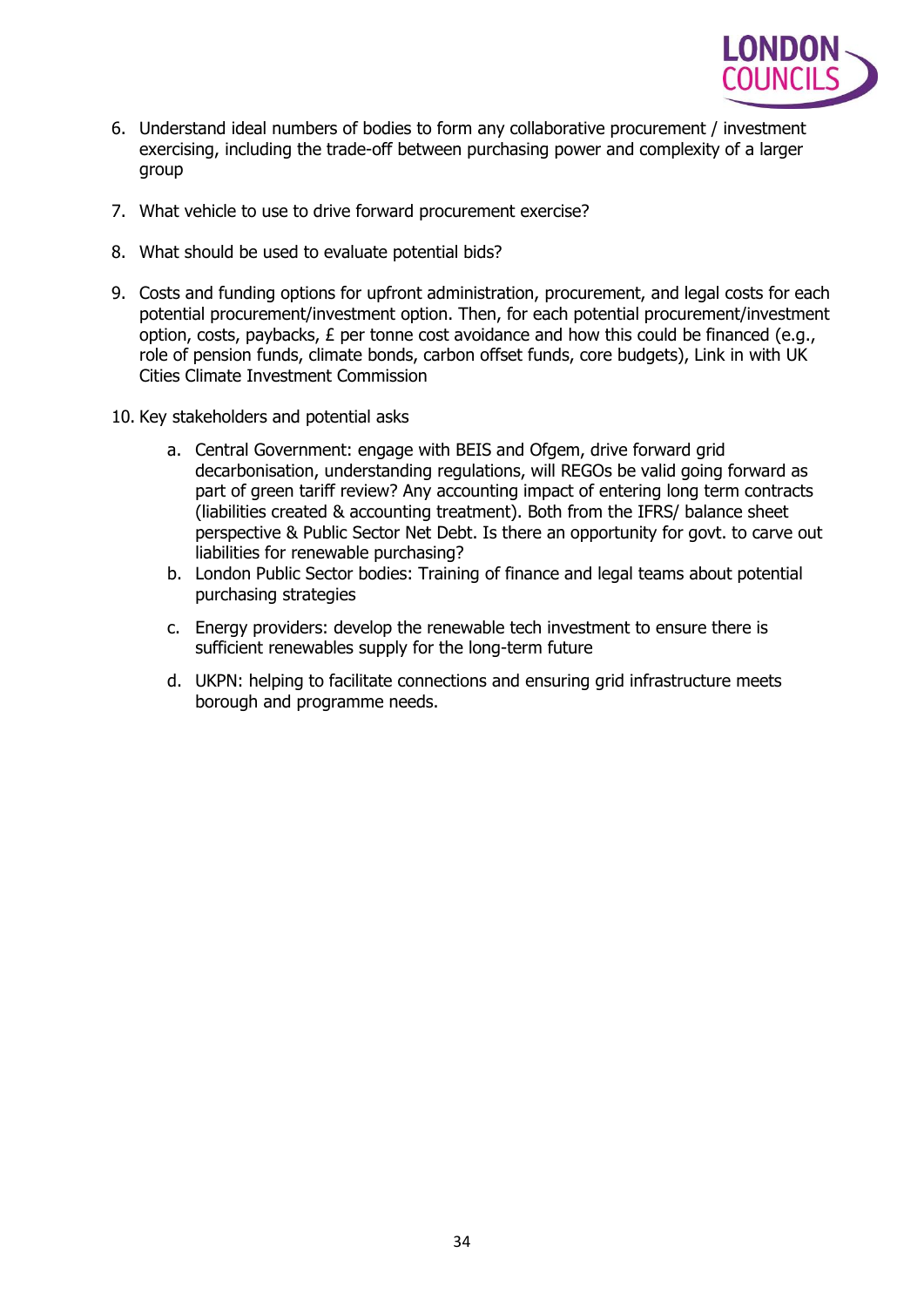

#### <span id="page-35-0"></span>8.9 Investigate and evaluate the current energy advice model across the capital with delivery partners, GLA and other stakeholders and publish recommendations

To set the foundations strong for the energy advice work stream, it is important to first understand what the current landscape is for energy advice across the capital. The work for this work stream will be dependent on plans of others such as the GLA.

- 1. Existing/forecast domestic Renewable Energy demand in London/boroughs
- 2. GLA pathway to 2030 evidence base (to be published in Jan 2022)
- 3. Ofgem price caps
- 4. Residents' behavioural approach to energy procurement. Others (e.g., BEIS, Ofgem) have already studied this, this may be a collation of data from existing reports, or it may be by means of survey.
- 5. Differing consumer typologies have different approaches and drivers' e.g., high vs low engagement and knowledge, high vs low incomes etc.
- 6. What are resident's priorities and how are they currently aligned with other priorities i.e., affordable housing/fire safety?
- 7. Does advice include referral for private sector regulatory such as minimum energy efficiency standards (MEES)?
- 8. What are the barriers to using recent technologies (e.g., smart meters), smart heating controls and smart tariffs
- 9. Do energy advice services for fuel poverty meet the need for it?
- 10. Collation of best practice methodologies for encouraging energy saving behaviour change. This would include a consideration of different target audiences, e.g., school children, role of community groups, vulnerable people, the digitally excluded, those with accessibility issues, immigrants with English as a second language etc.
- 11. [Greenwich Energy Hero](https://greenwichenergyhero.org/) (Demand side project)
- 12. Service questions: Who provides energy advice services across London? What do the services offer and to what extent - how many residents are supported? Do current services support residents to reduce energy use and/or buy renewable energy? How are they funded? What demographics do they support - are there eligibility criteria? What issues are most encountered? Are there common barriers that hinder support? Are there known gaps in support for which funding is needed? How are they monitored for efficacy, what KPIs are used and what are the results - do they deliver value for money and achieve their aims? What new services are planned e.g., by the GLA or other community group services, which may be spread disparate across London? Are existing service providers in a position to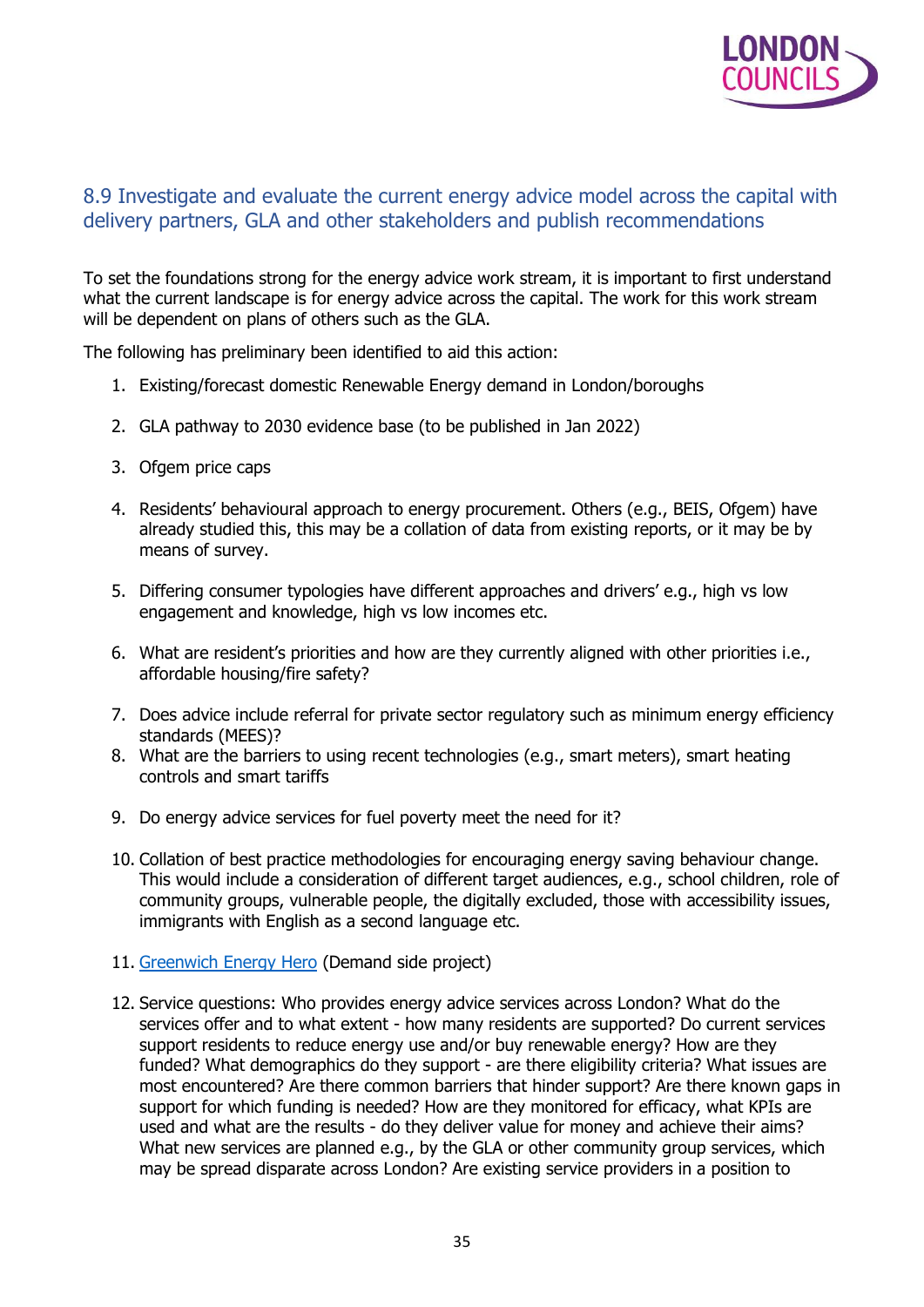

extend advice to demographics other than those vulnerable to fuel poverty? These are often 3rd sector organisations, charities/not-for-profit organisations that have different drivers.

- 13. BEIS have indicated they will "support" local energy advice, so perhaps an approach for funding is warranted; The Net Zero Strategy states re: energy advice (p278): We are providing tailored advice and support to homeowners on what they can do to improve their homes. Our Simple Energy Advice service has already had over 1.5 million users, providing homeowners with personal, tailored advice for improving and decarbonising their homes and links to local, accredited, trusted installers. Homeowners can also find out about government schemes for which they may be eligible. We will enhance the digitally led service and are considering options to support tailored retrofit advice in local areas, supported by tailored local advice. This includes moving our Simple Energy Advice service to gov.uk, which will improve user experience, and supporting local advice provision. We are also reviewing other existing digital information and advice services related to net zero and exploring how to improve wider existing public-facing net zero content and advice on gov.uk.
- 14. London Councils [polling on Londoners' views on climate change in 2021.](https://www.londoncouncils.gov.uk/climate-change-poll) London Councils will also be creating some 'BeTheSolution' resources and support for RP4L in due course.
- 15. Is there a need and requirement for a London wide behaviour change campaign? For example on changing supplier and reducing energy usage.

Once this action has been completed, further actions will be suggested using the outputs. The following information may be useful for any potential future actions:

- 1. London/borough targets and tracking methodology for Domestic Renewable Energy
- 2. Define what success would look like for Energy Advice
- 3. Position on definition of Renewable Power
- 4. A proposed mechanism for delivering and monitoring energy advice for all London residents. Energy advice does not always have impact in terms of behaviour change but has other impacts such as individual empowerment, so monitoring will be difficult - impacts will not always be measurable in terms of energy savings but might be in terms of other variables e.g., wellbeing, less excess winter deaths etc.
	- This could potentially include the creation of a "One-stop-shop" to provide a gateway to enable all Londoners to access energy advice and support that is relevant to them:
		- i. A web-portal, for instance, linked to all energy advice services available across the capital as well as providing information and onward signposting, this would be relevant to all Londoners, not just those who are vulnerable to fuel poverty.
		- ii. This would need to bridge the gap in provision for those sectors of the population (able-to-pay) who need to be engaged to reach net zero carbon targets.
		- iii. Investigate whether existing advisors, who are experts in supporting those in fuel poverty, are best placed to support other demographics or whether extra provision should be made
- 5. Should we start with our own social housing tenants? e.g., education on billing, how the energy system works, bespoke pictorial instructions for heating controls in each council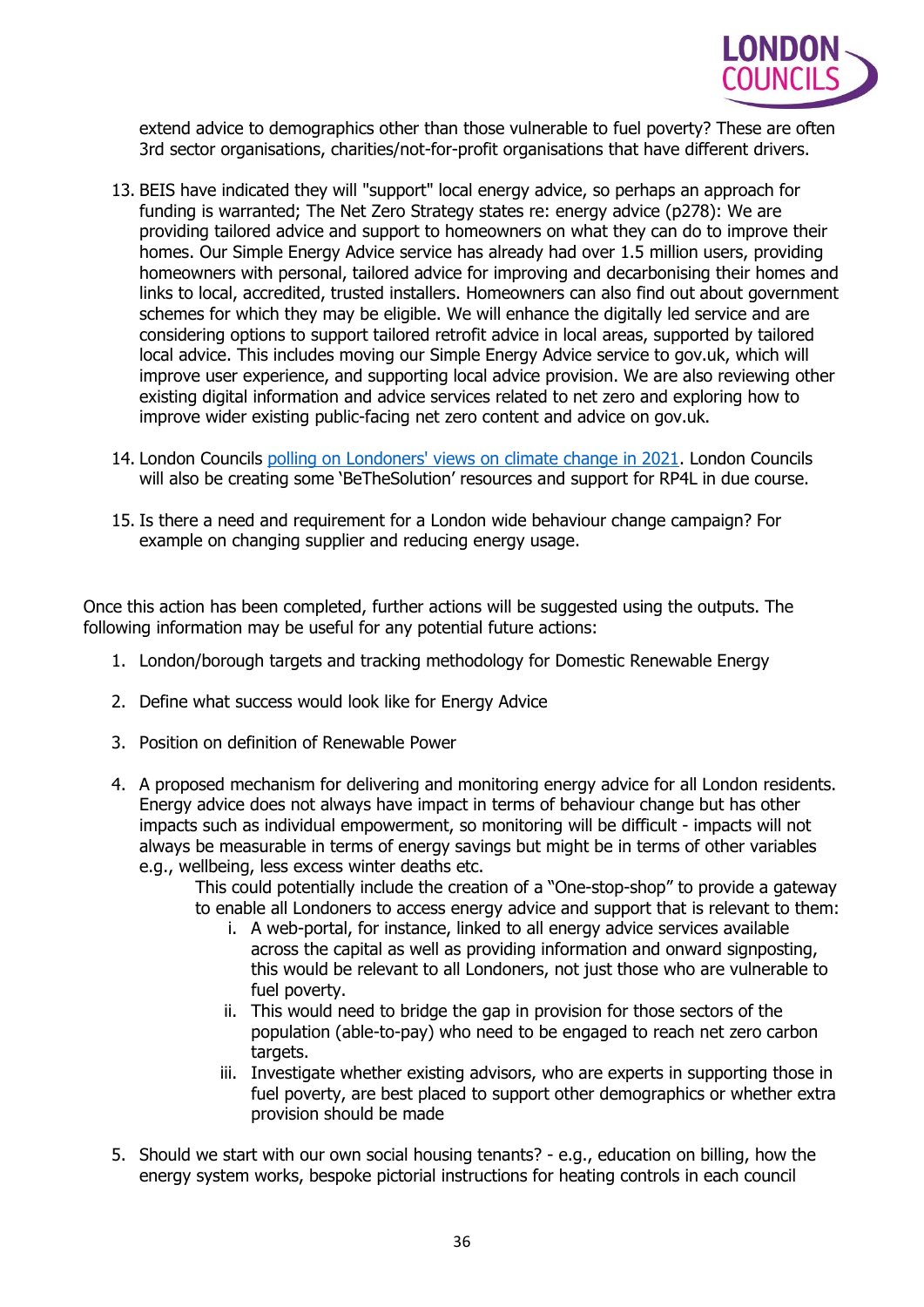

property - educating housing managers on use of controls so they can educate tenants and check thermostats during visits. Need to consider equalities implications re make up of different tenures and where fuel poverty already highest. Explanations for those with English as a second language, the digitally excluded, with accessibility issues.

- 6. An outline that will deliver on increasing the proportion of domestic energy supplied by renewables. This should define what parameters a "renewable tariff" should meet, in the context of energy advice tailored to the interest/expectations/financial situation of each resident.
	- a. This may simply include explanations of the complexities regarding defining what a "renewable tariff" is and defining it in terms of a sliding scale (1-5, below), where those nearer the top are more appropriate for highly climate motivated, able to pay householders and those nearer the bottom for those less climate motivated and on low incomes:
		- 1. Those provided by the three suppliers recognised by Ofgem as supporting additional investment in green infrastructure to a materially greater extent than existing government support schemes.
		- 2. Those that claim to supply 100% renewable energy, with a percentage REGO backed from the wholesale market, a percentage purchased via PPAs, and a percentage supplied from their own generators.
		- 3. Those that claim to supply 100% renewable energy, with a percentage REGO backed from the wholesale market and a percentage purchased via PPAs.
		- 4. Those with 100% renewable energy purchased only as REGO backed from the wholesale market but which are from suppliers who only supply 100% renewable tariffs.
		- 5. Those from suppliers that offer several tariffs, only some of which are 100% renewable wholesale market REGO backed.
		- 6. The above will be subject to potential changes to the rules regarding marketing of renewable tariffs, which may be made by BEIS, following the closure of the current consultation.
- 7. An outline that will deliver on reducing Domestic Energy Consumption (through behaviour changes in the home.) This could potentially include creating shared energy advice resources which are universal to all residents.
	- a. Advice and information about quick and easy wins to reduce energy consumption in the home.
	- b. Advice and information about renewable tariffs.
	- c. Advice and information about smart tariffs (static/dynamic time of use, battery storage tariffs, PV/EV tariffs), smart controls and tech within the home.
	- d. Onward signposting to further information, support, and funding for retrofit.
- 8. An outline business case for proposed solutions
	- a. What will this cost?
	- b. How will it be funded? E.g., Existing GLA warmer homes funding is already fully utilised to cover some of the cost of advice services for those in fuel poverty. Potentially - BEIS funding /Carbon offset funding /energy redress carbon emissions reduction fund.
	- c. What will the cost/carbon savings be? What will be the impact? How will benefits be measured?
	- d. Link in with UK Cities Climate Investment Commission.